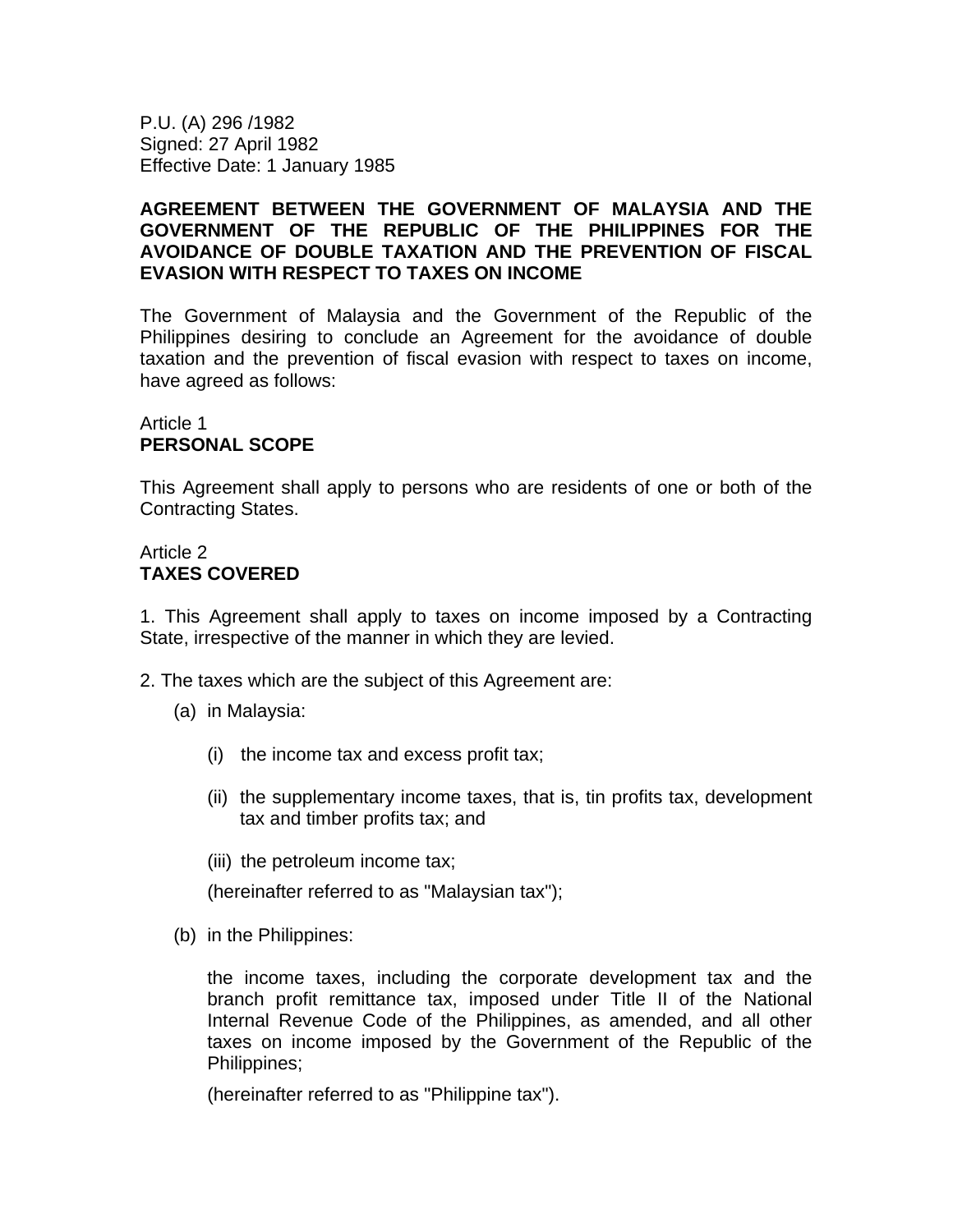3. The Agreement shall also apply to any identical or substantially similar taxes on income which are imposed after the date of signature of this Agreement in addition to, or in place of, the existing taxes. The competent authorities of the Contracting States shall notify each other of important changes which have been made in their respective taxation laws.

### Article 3 **GENERAL DEFINITIONS**

1. In this Agreement, unless the context otherwise requires:

- (a) the term "Malaysia" means the Federation of Malaysia and includes any area adjacent to the territorial waters of Malaysia which in accordance with international law has been or may hereafter be designated under the laws of Malaysia concerning the Continental Shelf as an area within which the rights of Malaysia with respect to the sea bed and sub-soil and their natural resources may be exercised;
- (b) the term "Philippines" means the Republic of the Philippines and when used in a geographical sense means the national territory comprising the Republic of the Philippines;
- (c) the terms "a Contracting State" and "the other Contracting State" mean Malaysia or the Philippines, as the context requires;
- (d) the term "person" includes an individual, an estate, a trust, a company and any other body of persons which is treated as an entity for tax purposes;
- (e) the term "company" means any body corporate or an entity which is treated as a body corporate for tax purposes;
- (f) the terms "enterprise of a Contracting State" and "enterprise of the other Contracting State" mean respectively an enterprise carried on by a resident of a Contracting State and an enterprise carried on by a resident of the other Contracting State;
- (g) the term "tax" means Malaysian tax or Philippine tax, as the context requires;
- (h) the term "National" means:
	- (i) any individual possessing the citizenship of a Contracting State;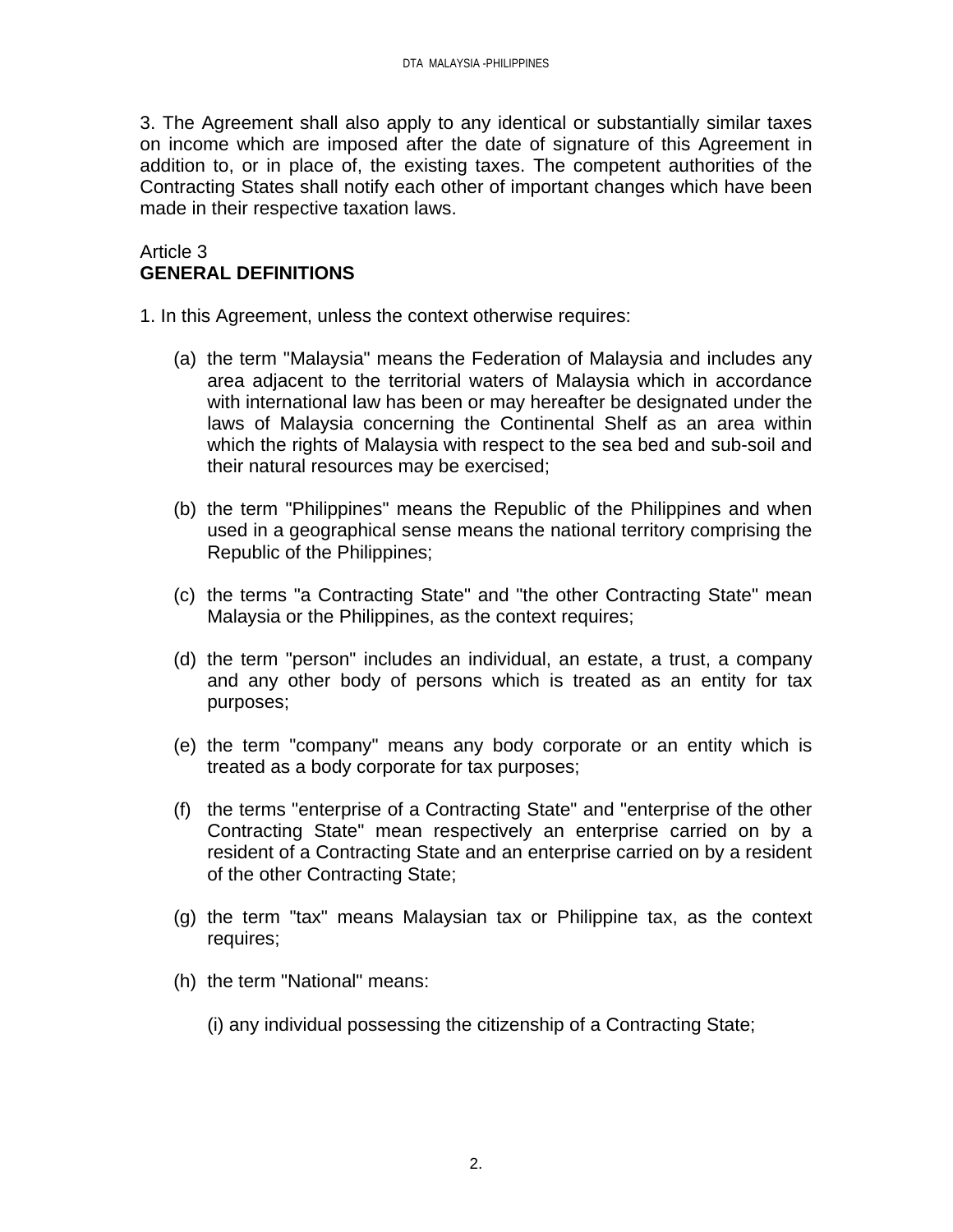- (ii) any legal person, partnership, association and any other entity deriving its status as such from the laws in force in a Contracting State;
- (i) the term "international traffic" means any transport by a ship or aircraft operated by an enterprise of a Contracting State, except when the ship or aircraft is operated solely between places in the other Contracting State;
- (j) the term "competent authority" means:
	- (i) in the case of Malaysia, the Minister of Finance or his authorized representative;
	- (ii) in the case of the Philippines, the Minister of Finance or his authorized representative.

2. In the application of the Agreement by a Contracting State, any term not otherwise defined shall, unless the context otherwise requires, have the meaning which it has under the laws of that Contracting State relating to the taxes which are the subject of the Agreement.

### Article 4 **RESIDENT**

1. For the purposes of this Agreement, the term "resident of a Contracting State" means:

- (a) in the case of Malaysia, a person who is resident in Malaysia for the purposes of Malaysian tax; and
- (b) in the case of the Philippines, a person who is resident in the Philippines for the purpose of Philippine tax.

2. Where by reason of the provisions of paragraph 1 an individual is a resident of both Contracting States, then his status shall be determined in accordance with the following rules:

- (a) he shall be deemed to be a resident of the State in which he has a permanent home available to him. If he has a permanent home available to him in both States, he shall be deemed to be a resident of the State with which his personal and economic relations are closer (centre of vital interests);
- (b) if the State in which he has his centre of vital interests cannot be determined, or if he has a permanent home available to him in either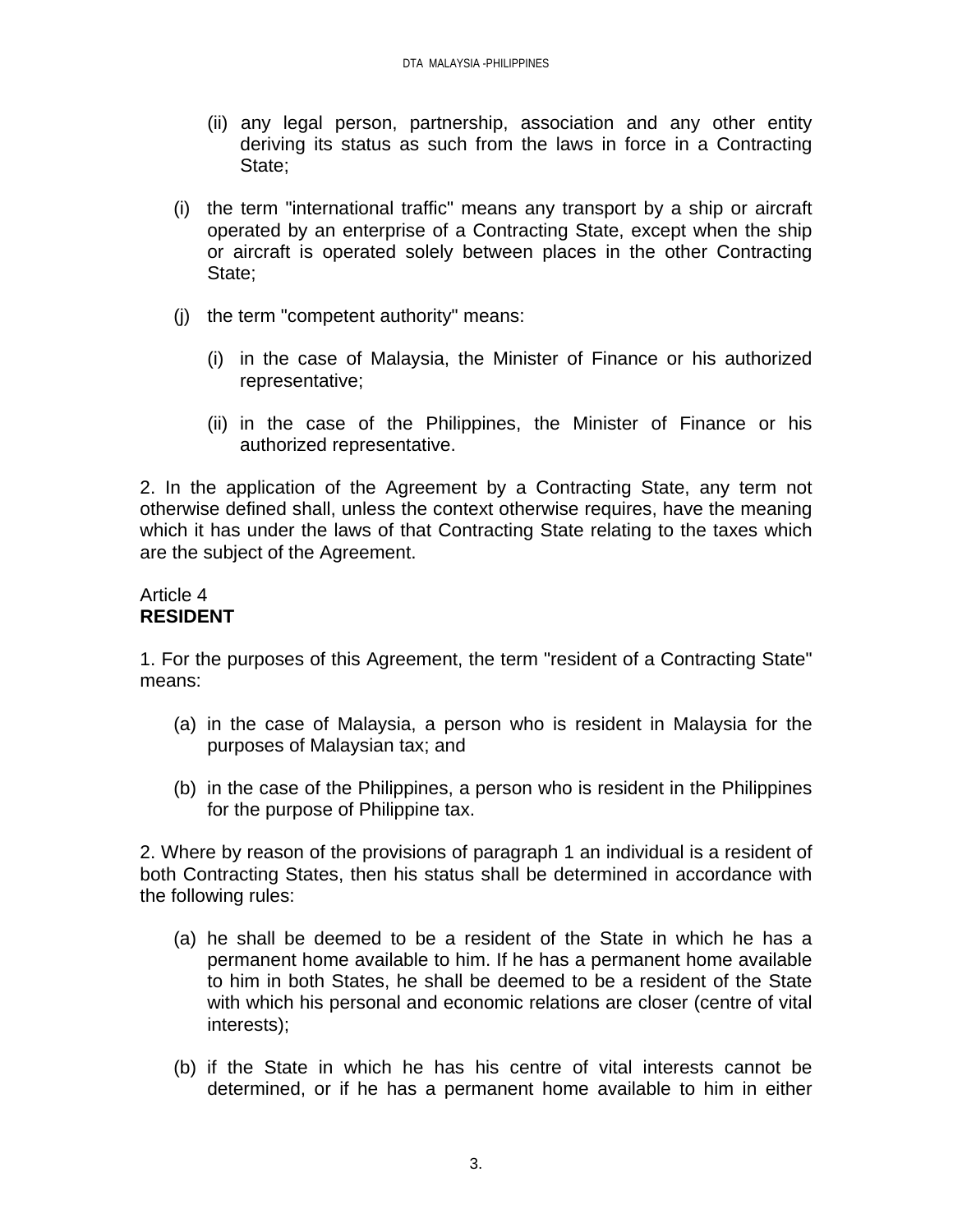State, he shall be deemed to be a resident of the State in which he has an habitual abode;

- (c) if he has an habitual abode in both States or in neither of them, he shall be deemed to be a resident of the State of which he is a national;
- (d) if he is a national of both States or of neither of them, the competent authorities of the Contracting States shall settle the question by mutual agreement.

3. Where, by reason of paragraph 1, a person other than an individual is a resident of both Contracting States, the competent authorities of the Contracting States shall by mutual agreement endeavour to settle the question having regard to its day-to-day management, the place where it is incorporated or otherwise constituted and any other relevant factors.

### Article 5 **PERMANENT ESTABLISHMENT**

1. For the purposes of this Agreement, the term "permanent establishment" means a fixed place of business in which the business of the enterprise is wholly or partly carried on.

- 2. The term "permanent establishment" shall include especially:
	- (a) a place of management;
	- (b) a branch;
	- (c) an office;
	- (d) a factory;
	- (e) a workshop;
	- (f) a mine, an oil or gas well, a quarry or other place of extraction of natural resources including timber or other forest produce;
	- (g) a farm or plantation;
	- (h) a building site or construction, installation or assembly project which exists for more than 6 months.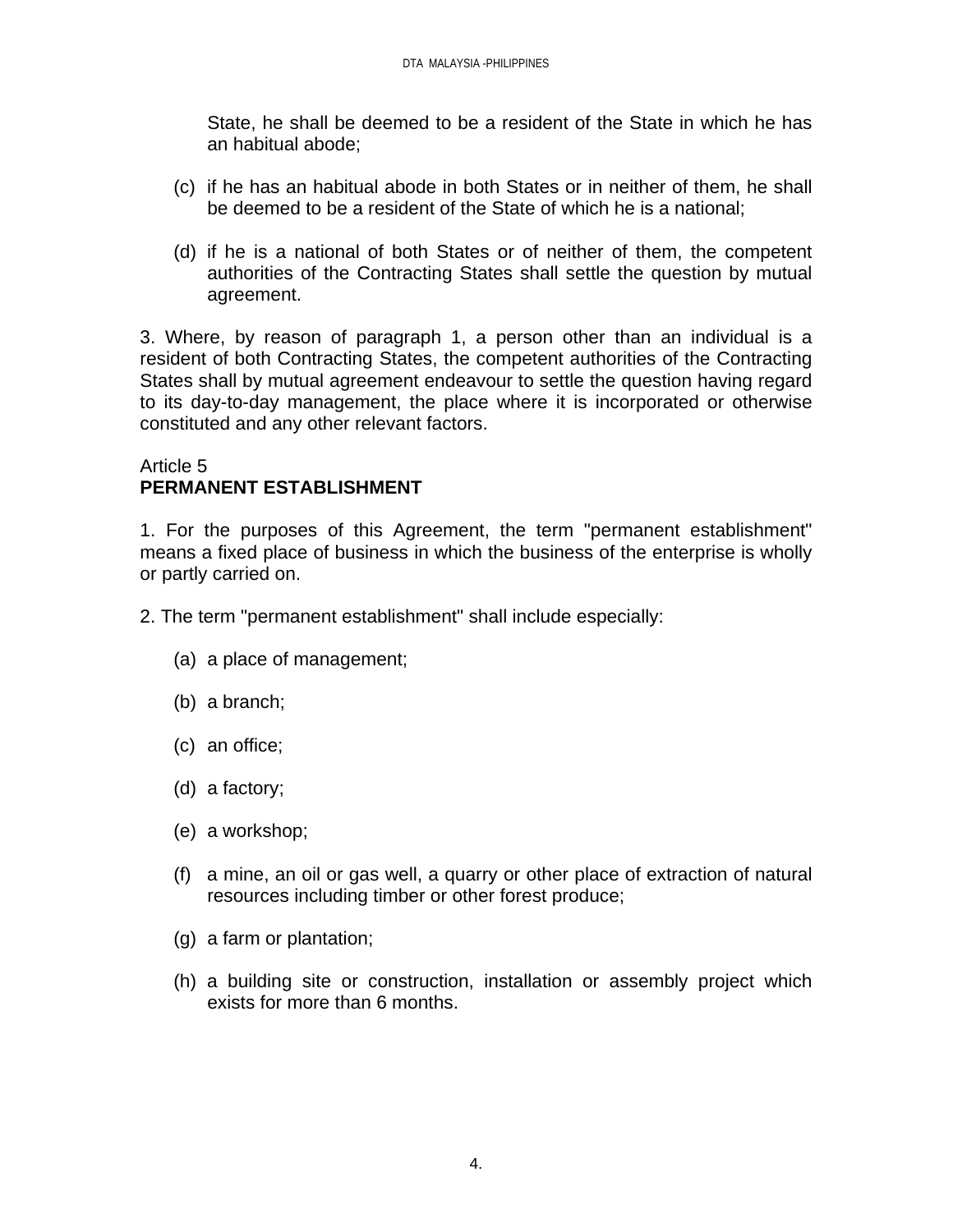- 3. The term "permanent establishment" shall not be deemed to include:
	- (a) the use of facilities solely for the purpose of storage, display or delivery of goods or merchandise belonging to the enterprise;
	- (b) the maintenance of a stock of goods or merchandise belonging to the enterprise solely for the purpose of storage, display or delivery;
	- (c) the maintenance of a stock of goods or merchandise belonging to the enterprise solely for the purpose of processing by another enterprise;
	- (d) the maintenance of a fixed place of business solely for the purpose of purchasing goods or merchandise, or for collecting information, for the enterprise;
	- (e) the maintenance of a fixed place of business solely for the purpose of advertising, for the supply of information, for scientific research or for similar activities which have a preparatory or auxiliary character, for the enterprise.

4. An enterprise of a Contracting State shall be deemed to have a permanent establishment in the other Contracting State if:

- (a) it carries on supervisory activities in that other State for more than 6 months in connection with a construction, installation or assembly project which is being undertaken in that other State; or
- (b) substantial equipment is in that other State being used or installed by, for or under contract with, the enterprise.

5. A person (other than a broker, general commission agent or any other agent of an independent status to whom paragraph 6 applies) acting in a Contracting State on behalf of an enterprise of the other Contracting State shall be deemed to be a permanent establishment in the first-mentioned State, if:

- (a) he has, and habitually exercises in the first-mentioned State, an authority to conclude contracts in the name of the enterprise, unless his activities are limited to the purchase of goods or merchandise for the enterprise;
- (b) he maintains in the first-mentioned State a stock of goods or merchandise belonging to the enterprise from which he regularly delivers goods or merchandise on behalf of the enterprise;
- (c) he manufactures or processes in the first-mentioned State for the enterprise goods or merchandise belonging to the enterprise.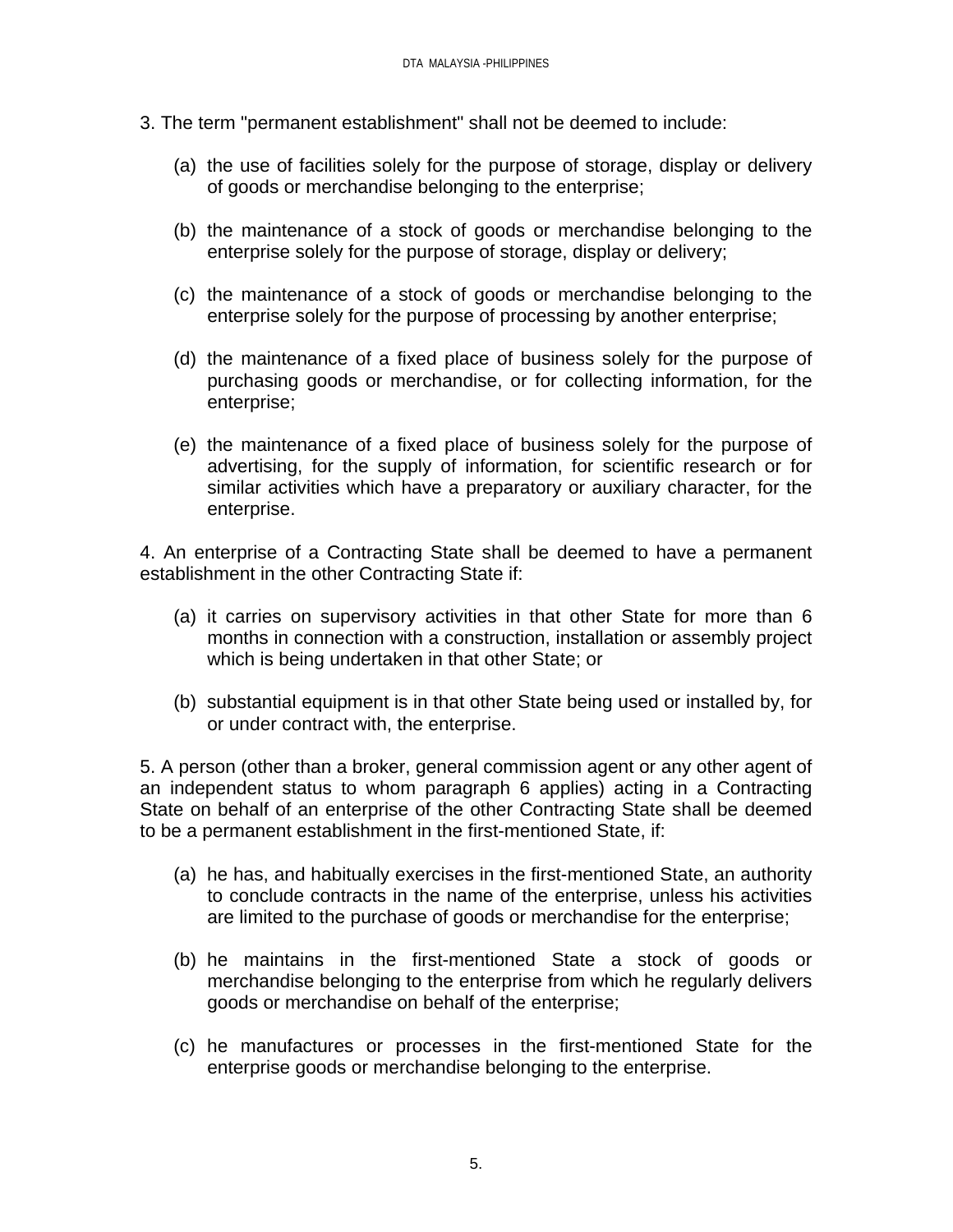6. An enterprise of a Contracting State shall not be deemed to have a permanent establishment in the other Contracting State merely because it carries on business in that other State through a broker, general commission agent or any other agent of an independent status, where such persons are acting in the ordinary course of their business.

However, when the activities of such an agent are devoted wholly or almost wholly on behalf of the enterprise, he shall not be considered as agent of an independent status if the transactions between the agent and the enterprise were not made under arm's length conditions.

7. The fact that a company which is a resident of a Contracting State controls or is controlled by a company which is a resident of the other Contracting State, or which carries on business in that other State (whether through a permanent establishment or otherwise), shall not of itself constitute either company a permanent establishment of the other.

### Article 6 **INCOME FROM IMMOVABLE PROPERTY**

1. Income derived by a resident of a Contracting State from immovable property situated in the other Contracting State may be taxed in that other State.

2. For the purposes of this Agreement, the term "immovable property" shall be defined in accordance with the laws of the Contracting State in which the property in question is situated. The term shall in any case include property accessory to immovable property, livestock and equipment used in agriculture and forestry, rights to which the provisions of general law respecting landed property apply, usufruct of immovable property and rights to variable or fixed payments as consideration for the working of, or the right to work, mineral deposits, oil or gas wells, quarries and other places of extracting of natural resources including timber or other forest produce. Ships, boats and aircraft shall not be regarded as immovable property.

3. The provisions of paragraph 1 shall apply to income derived from the direct use, letting, or use in any other form of immovable property.

4. The provisions of paragraphs 1 and 3 shall also apply to the income from immovable property of an enterprise and to income from immovable property used for the performance of professional services.

# Article 7 **BUSINESS PROFITS**

1. The profits of an enterprise of a Contracting State shall be taxable only in that State unless the enterprise carries on business in the other Contracting State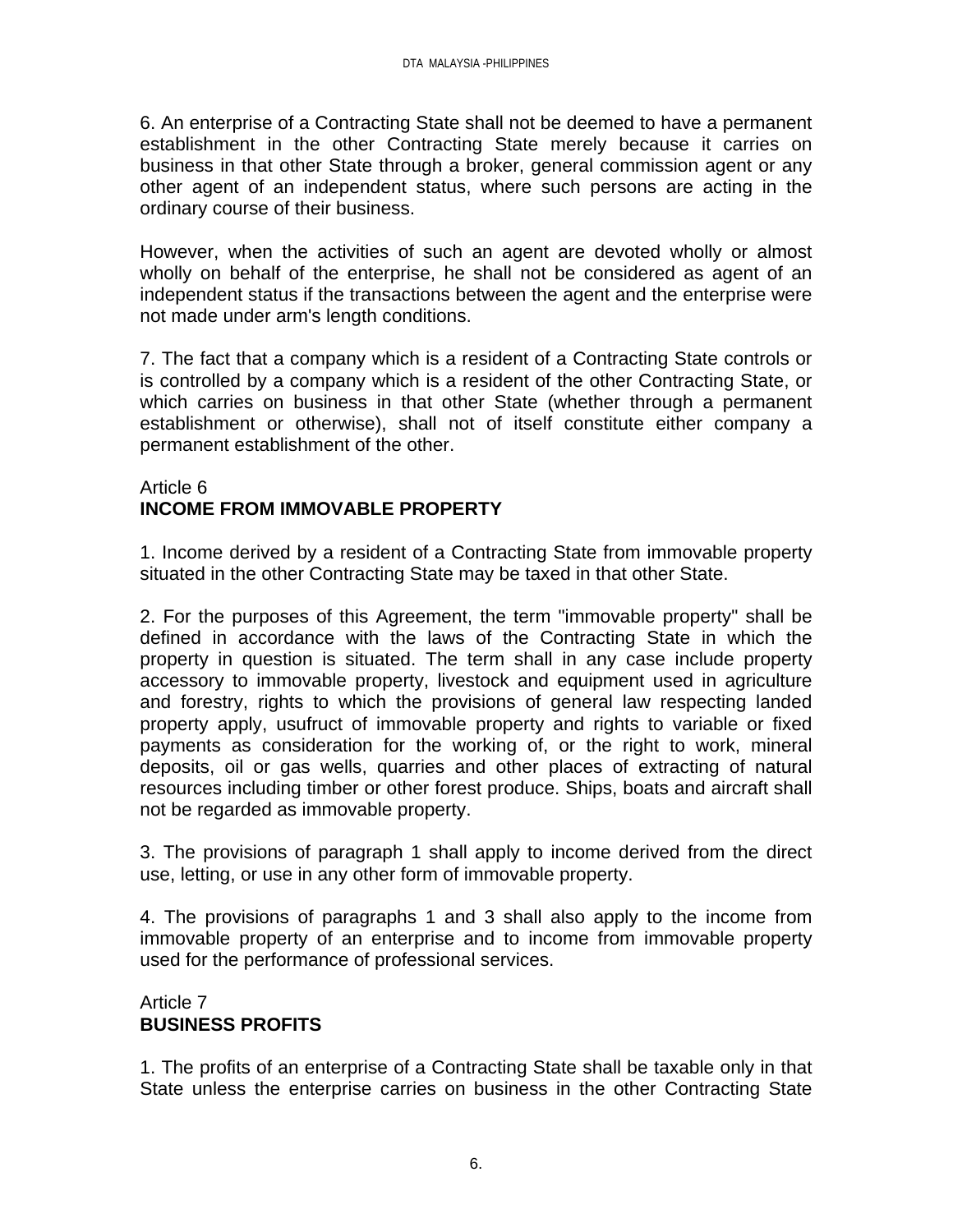through a permanent establishment situated therein. If the enterprise carries on business as aforesaid, the profits of the enterprise may be taxed in the other State but only on so much thereof as is attributable to that permanent establishment.

2. Subject to the provisions of paragraph 3, where an enterprise of a Contracting State carries on business in the other Contracting State through a permanent establishment situated therein, there shall in each Contracting State be attributed to that permanent establishment the profits which it might be expected to make if it were a distinct and separate enterprise engaged in the same or similar activities under the same or similar conditions and dealing wholly independently with the enterprise of which it is a permanent establishment.

3. In determining the profits of a permanent establishment, there shall be allowed as deductions all expenses including executive and general administrative expenses, which would be deductible if the permanent establishment were an independent enterprise, insofar as they are reasonably allocable to the permanent establishment, whether incurred in the State in which the permanent establishment is situated or elsewhere.

4. Notwithstanding the provisions of paragraph 3, there shall not be allowed any deduction for payments by that permanent establishment to the head office or any other part of the enterprise, by way of royalties, fees or other similar payments for the use of patents or other rights, by way of commission for specific services performed or for management or (except in the case of a banking enterprise) by way of interest on moneys lent to the permanent establishment, unless such payments reimburse expenses actually incurred by the enterprise.

5. Notwithstanding the provisions of paragraphs 1 and 2, in determining the profits of a permanent establishment amounts receivable by the permanent establishment from the head office or any other part of the enterprise by way of royalties, fees or other similar payments for the use of patents or other rights, by way of commission for specific services performed or for management or (except in the case of a banking enterprise) by way of interest on moneys lent to the head office or any other part of the enterprise shall not be included in the receipts of the permanent establishment, except insofar as they represent reimbursement of expenses which it has actually incurred.

6. No profits shall be attributed to a permanent establishment by reason of the mere purchase by that permanent establishment of goods or merchandise for the enterprise.

7. Where profits include items of income which are dealt with separately in other Articles of this Agreement, then the provisions of those Articles shall not be affected by the provisions of this Article.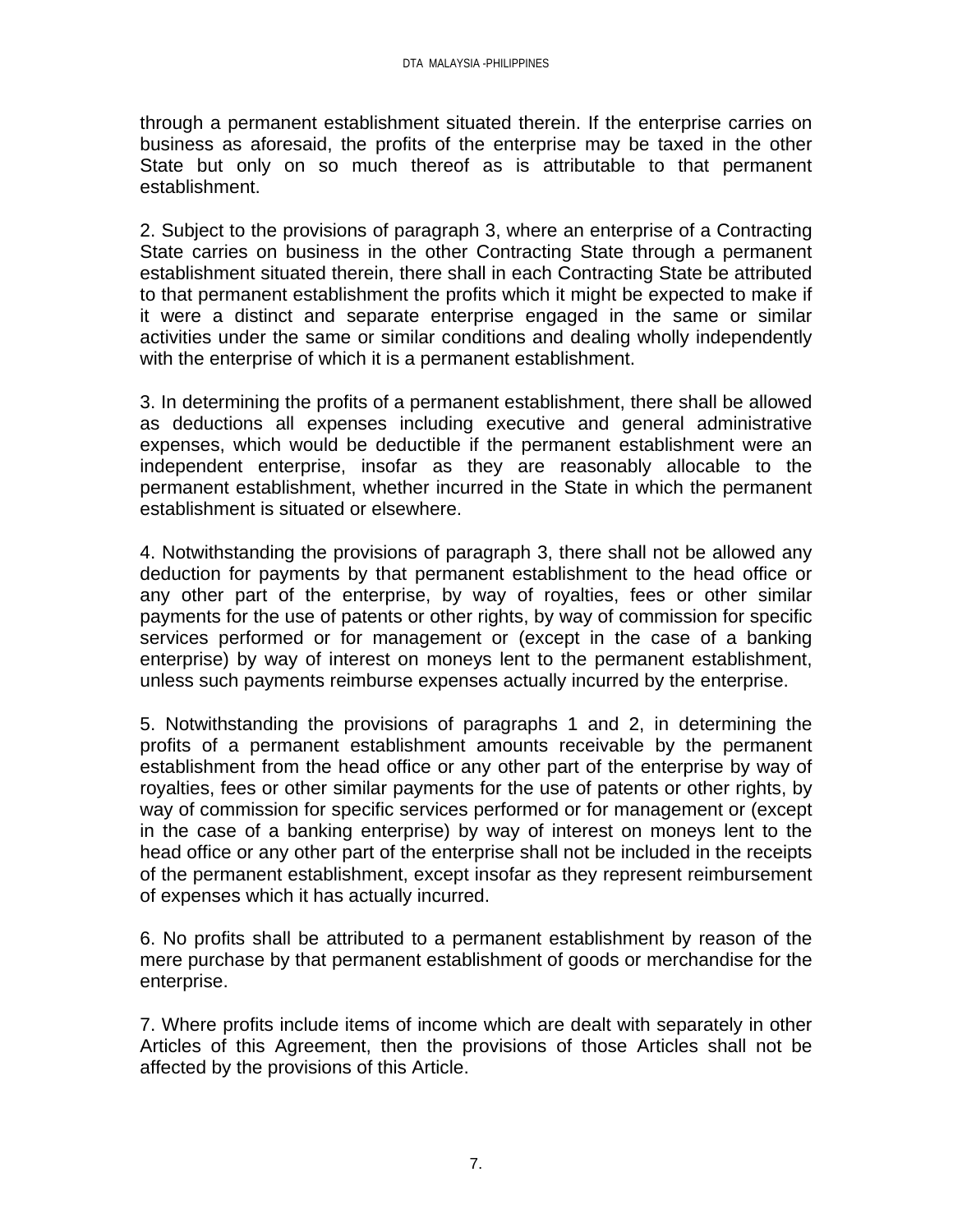#### Article 8 **SHIPPING AND AIR TRANSPORT**

1. The tax payable in a Contracting State by a resident of the other Contracting State in respect of profits from the operation of ships or aircraft in international traffic shall not exceed the lesser of:

- (a) 1 1/2 per cent of the gross revenue derived from sources in that State; and
- (b) the lowest rate of Philippine tax that may be imposed on profits of the same kind derived under similar circumstances by a resident of a third State.

2. Paragraph 1 shall also apply to the share of the profits from the operation of ships or aircraft derived by a resident of a Contracting State through participation in a pool, a joint business or an international operating agency.

### Article 9 **ASSOCIATED ENTERPRISES**

Where:

- (a) an enterprise of a Contracting State participates directly or indirectly in the management, control or capital of an enterprise of the other Contracting State, or
- (b) the same persons participate directly or indirectly in the management, control or capital of an enterprise of a Contracting State and an enterprise of the other Contracting State, and in either case conditions are made or imposed between the two enterprises in their commercial or financial relations which differ from those which would be made between independent enterprises, then any profits which would, but for those conditions, have accrued to one of the enterprises, but, by reason of those conditions, have not so accrued, may be included in the profits of that enterprise and taxed accordingly.

#### Article 10 **DIVIDENDS**

1. Dividends paid by a company which is a resident of a Contracting State to a resident of the other Contracting State may be taxed in that other State.

2. Dividends paid by a company which is a resident of the Philippines to a resident of Malaysia who is subject to tax in Malaysia in respect thereof, may be taxed in the Philippines in accordance with the laws of the Philippines but if the recipient is the beneficial owner of the dividends the tax so charged shall not exceed: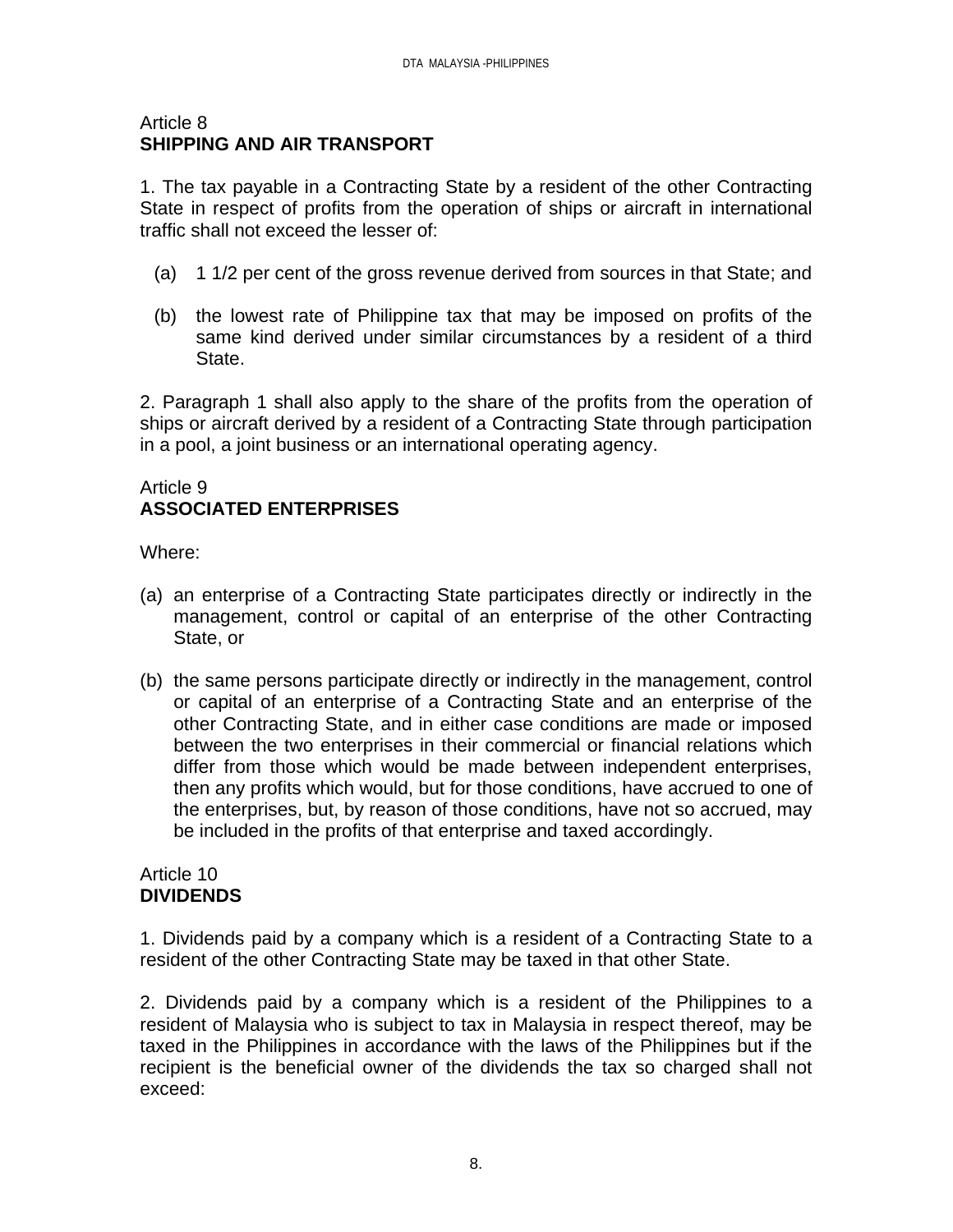- (a) 15 per cent of the gross amount of the dividends if the recipient is a company;
- (b) in all other cases, 25 per cent of the gross amount of the dividends.

3. Dividends paid by a company which is a resident of Malaysia to a resident of the Philippines who is the beneficial owner thereof and is subject to Philippine tax in respect thereof shall be exempt from any tax in Malaysia which is chargeable on dividends in addition to the tax chargeable in respect of the income of the company: Provided that nothing in this paragraph shall affect the provisions of the Malaysian law under which the tax in respect of a dividend paid by a company which is a resident of Malaysia from which Malaysian tax has been, or has been deemed to be, deducted may be adjusted by reference to the rate of tax appropriate to the Malaysian year of assessment immediately following that in which the dividend was paid.

4. The provisions of paragraphs 1, 2 and 3 shall not apply if the recipient of the dividends, being a resident of a Contracting State, has in the other Contracting State in which the company paying the dividends is a resident, a permanent establishment with which the holding by virtue of which the dividends are paid is effectively connected. In such a case, the provisions of Article 7 shall apply.

5. Where a company which is a resident of a Contracting State derives income or profits from the other Contracting State, that other State may not impose any tax on the dividends paid by the company to persons who are not residents of that other State, or subject the company's undistributed profits to a tax on undistributed profits, even if the dividends paid or the undistributed profits consist wholly or partly of income or profits arising in that other State.

6. The term "dividends" as used in this Article means income from shares or other rights (not being debt-claims) participating in income or profits, as well as income from other corporate rights assimilated to income from shares according to the taxation laws of the Contracting State of which the company making the distribution is a resident.

#### Article 11 **INTEREST**

1. Interest arising in a Contracting State and paid to a resident of the other Contracting State may be taxed in that other State.

2. However, such interest may be taxed in the Contracting State in which it arises, and according to the laws of that State, but if the recipient is the beneficial owner of the interest the tax so charged shall not exceed 15 per cent of the gross amount of the interest.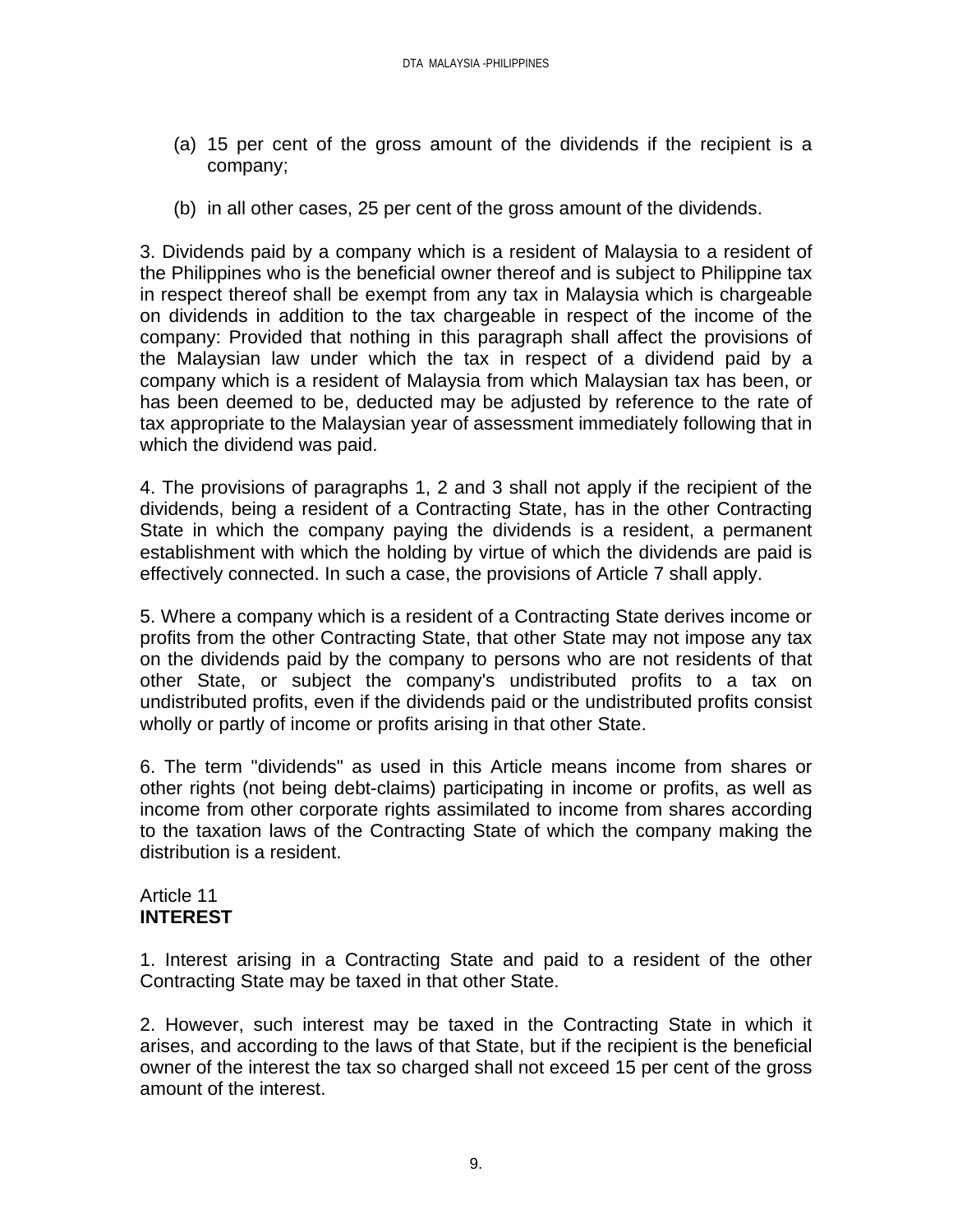3. Notwithstanding the provisions of paragraph 2, interest paid to a resident of the Philippines on an approved loan or a long-term loan shall be exempt from Malaysian tax.

4. Notwithstanding the provisions of paragraphs 2 and 3, the Government of a Contracting State shall be exempt from tax in the other Contracting State in respect of interest derived by the Government from that other State.

- 5. For purposes of paragraph 4, the term "Government":
	- (a) in the case of Malaysia means the Government of Malaysia and shall include:
		- (i) the governments of the states;
		- (ii) the local authorities;
		- (iii) the Bank Negara Malaysia;
		- (iv) such institutions, the capital of which is wholly owned by the Government of Malaysia or the governments of the states or the local authorities, as may be agreed from time to time between the competent authorities of the Contracting State;
	- (b) in the case of the Philippines means the Government of the Republic of the Philippines and shall include:
		- (i) the Central Bank of the Philippines;
		- (ii) such institutions, the capital of which is wholly owned by the Government of the Republic of the Philippines, as may be agreed upon from time to time between the competent authorities of the Contracting States.

6. The term "interest" as used in this Article means income from Government securities, bonds or debentures, whether or not secured by mortgage and whether or not carrying a right to participate in profits, and debt-claims of every kind as well as all other income assimilated to income from money lent according to the taxation laws of the Contracting State in which the income arises.

7. The provisions of paragraphs 1, 2 and 3 shall not apply if the beneficial owner of the interest, being a resident of a Contracting State, carries on business in the other Contracting State in which the interest arises, through a permanent establishment situated therein, and the debt-claim in respect of which the interest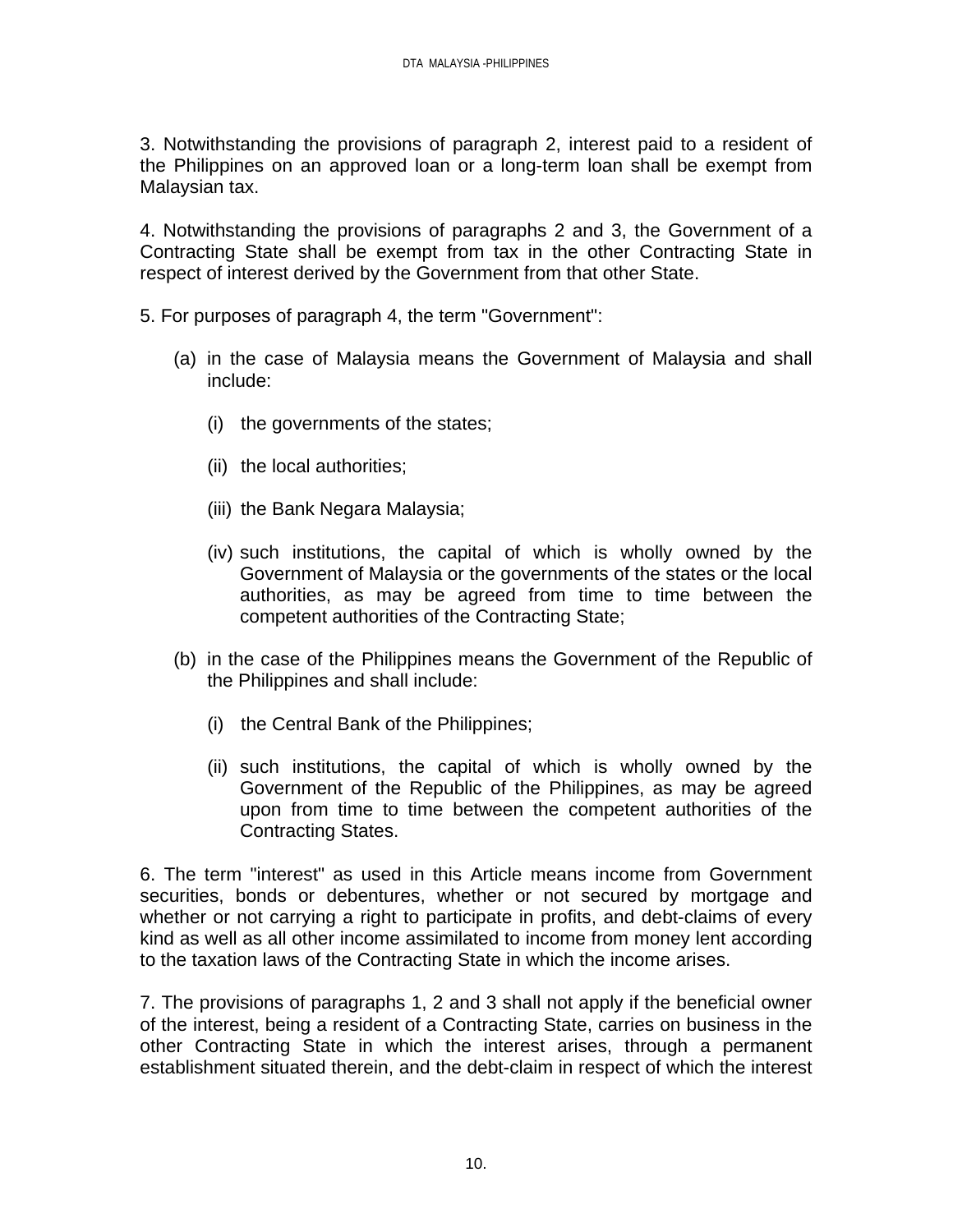is paid is effectively connected with such permanent establishment. In such a case, the provisions of Article 7 shall apply.

8. Interest shall be deemed to arise in a Contracting State when the payer is that State itself, a political subdivision, a local authority or statutory body thereof, or a resident of that State. Where, however, the person paying the interest, whether he is a resident of a Contracting State or not, has in a Contracting State a permanent establishment in connection with which the indebtedness on which the interest is paid was incurred, and such interest is borne by such permanent establishment, then such interest shall be deemed to arise in the State in which the permanent establishment is situated.

9. Where, by reason of a special relationship between the payer and the recipient or between both of them and some other person, the amount of the interest paid, having regard to the debt-claim for which it is paid, exceeds the amount which would have been agreed upon by the payer and the recipient in the absence of such relationship, the provisions of this Article shall apply to the last-mentioned amount. In that case, the excess part of the payments shall remain taxable according to the laws of each Contracting State, due regard being had to the other provisions of this Agreement.

# Article 12 **ROYALTIES**

1. Royalties arising in a Contracting State and paid to a resident of the other Contracting State may be taxed in that other State, if such resident is the beneficial owner of the royalties.

2. Such royalties may also be taxed in the Contracting State in which they arise, and according to the laws of that State. However, if the recipient is the beneficial owner of the royalties:

- (a) in the case of Malaysia:
	- (i) the tax so charged shall not exceed 15 per cent of the gross amount of the royalties; and
	- (ii) approved industrial royalties derived from Malaysia by a resident of the Philippines shall be exempt from tax.
- (b) in the case of the Philippines:

the tax so charged shall not exceed:

(i) 15 per cent of the gross amount of the royalties where the royalties are paid by a registered enterprise as well as royalties defined in paragraph 4(a)(ii); and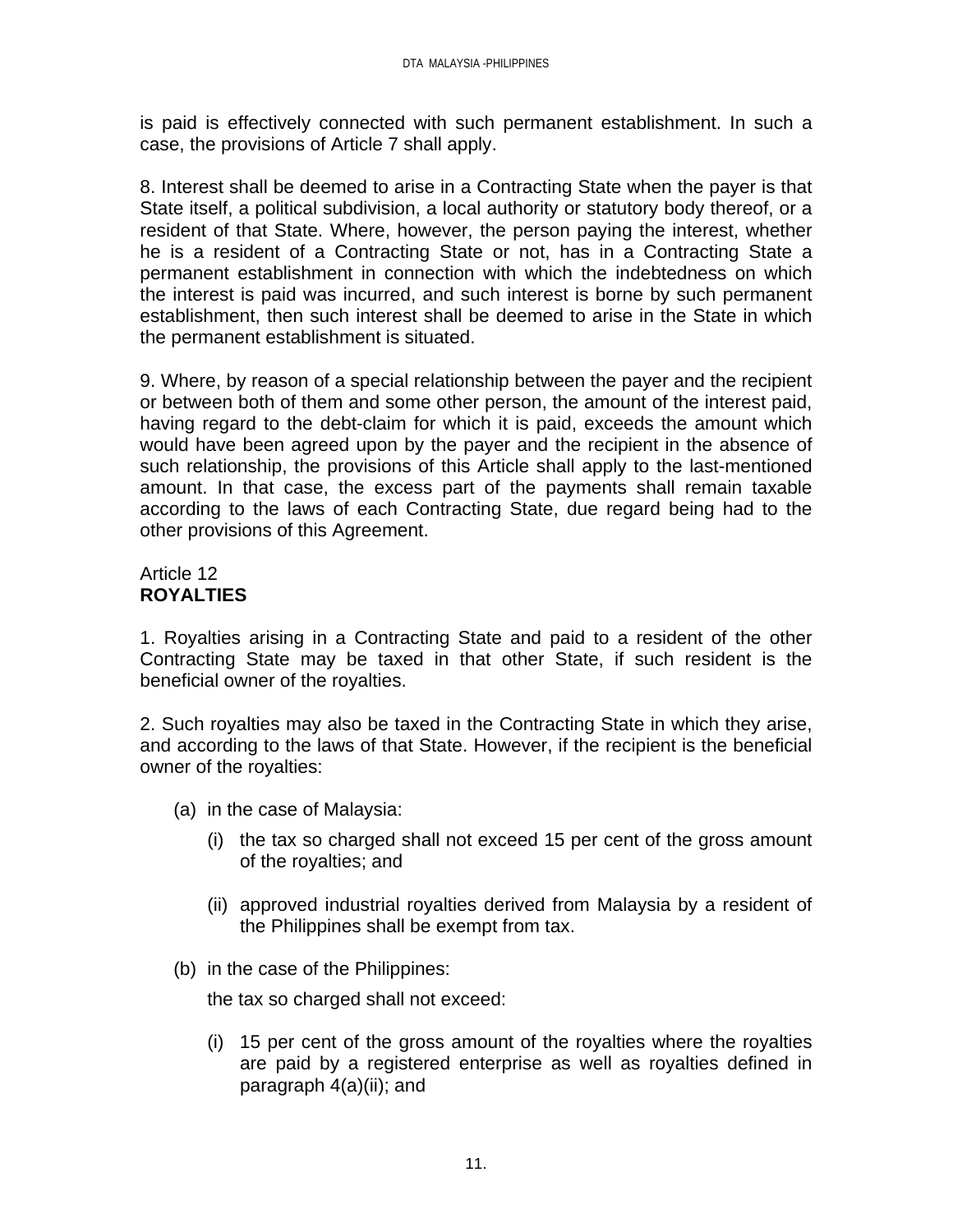(ii) 25 per cent of the gross amount of the royalties in all other cases.

3. Royalties derived by a resident of the Philippines, being royalties that, as film rentals, are subject to the cinematograph film-hire duty in Malaysia, shall not be liable to Malaysian tax.

4. (a) The term "royalties" as used in this Article means payments of any kind received as consideration for:

- (i) the use of, or the right to use, any patent, trade mark, design or model, plan, secret formula or process, any copyright of literary, artistic or scientific work, or for the use of, or the right to use, industrial, commercial, or scientific equipment, or for information concerning industrial, commercial or scientific experience;
- (ii) the use of, or the right to use, cinematograph films, or tapes for radio or television broadcasting.

(b) The term "approved industrial royalties" as used in this Article means royalties included in the definition in subparagraph 4(a)(i) which are approved and certified by the competent authority of Malaysia as payable for the purpose of promoting industrial development in Malaysia and which are payable by an enterprise which is wholly or mainly engaged in activities falling within one of the following classes:

- (i) manufacturing, assembling or processing;
- (ii) construction, civil engineering or shipbuilding; or
- (iii) electricity, hydraulic power, gas or water supply.

(c) The term "registered enterprise" as used in this Article means an enterprise registered with the Philippine Board of Investments and engaged in preferred areas of activities.

5. The provisions of paragraphs 1 and 2 shall not apply if the recipient of the royalties, being a resident of a Contracting State, has in the other Contracting State in which the royalties arise a permanent establishment with which the right or property giving rise to the royalties is effectively connected. In such a case, the provisions of Article 7 shall apply.

6. Royalties shall be deemed to arise in a Contracting State when the payer is that Contracting State itself, a political subdivision, a local authority or statutory body thereof, or a resident of that State. Where, however, the person paying such royalties, whether he is a resident of a Contracting State or not, has in a Contracting State a permanent establishment in connection with which the obligation to pay the royalties was incurred, and such royalties are borne by such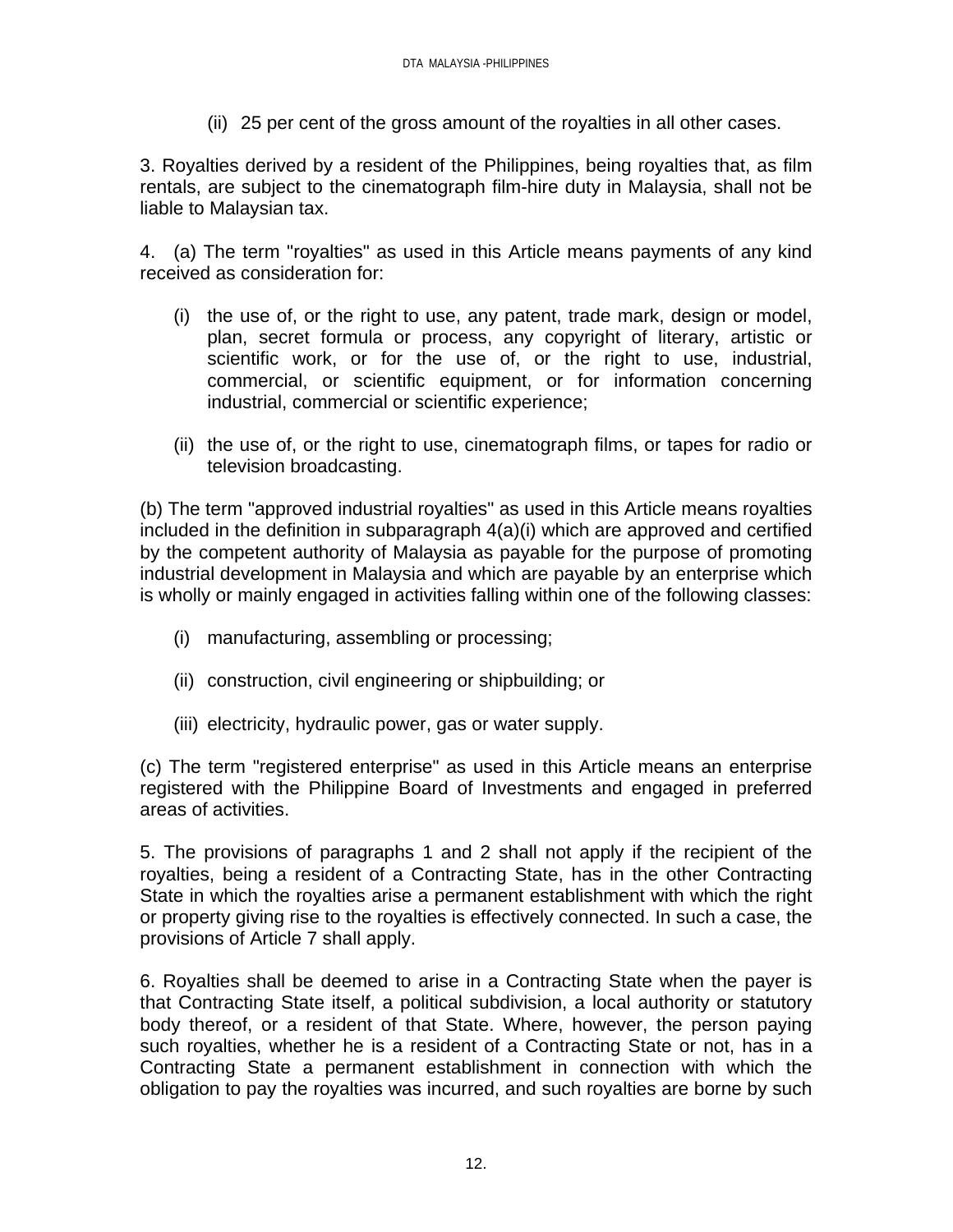permanent establishment, then such royalties shall be deemed to arise in the State in which the permanent establishment is situated.

7. Where, owing to a special relationship between the payer and the recipient or between both of them and some other person, the amount of the royalties paid, having regard to the use, right or information for which they are paid, exceeds the amount which would have been agreed upon by the payer and the recipient in the absence of such relationship, the provisions of this Article shall apply only to the last-mentioned amount. In such a case, the excess part of the payments shall remain taxable according to the laws of each Contracting State, due regard being had to the other provisions of this Agreement.

#### Article 13 **GAINS FROM THE ALIENATION OF PROPERTY**

1. Gains from the alienation of immovable property, as defined in paragraph 2 of Article 6, may be taxed in the Contracting State in which such property is situated.

2. Gains from the alienation of movable property forming part of the business property of a permanent establishment which an enterprise of a Contracting State has in the other Contracting State or of movable property pertaining to a fixed base available to a resident of a Contracting State in the other Contracting State for the purpose of performing professional services, including such gains from the alienation of such a permanent establishment (alone or together with the whole enterprise) or of such a fixed base may be taxed in the other State. However, gains from the alienation of ships or aircraft operated by an enterprise of a Contracting State in international traffic and movable property pertaining to the operation of such ships or aircraft shall be taxable only in the State of which the enterprise is a resident.

3. Gains from the alienation of shares of a company, the property of which consists principally of immovable property situated in a Contracting State, may be taxed in that State. Gains from the alienation of an interest in a partnership or a trust, the property of which consists principally of immovable property situated in a Contracting State, may be taxed in that State.

4. Gains from the alienation of any property or assets, other than those mentioned in paragraphs 1, 2 and 3 of this Article shall be taxable only in the Contracting State of which the alienator is a resident.

### Article 14 **PERSONAL SERVICES**

1. Subject to the provisions of Articles 15, 17, 18, 19 and 20, salaries, wages and similar remuneration or income derived by a resident of a Contracting State in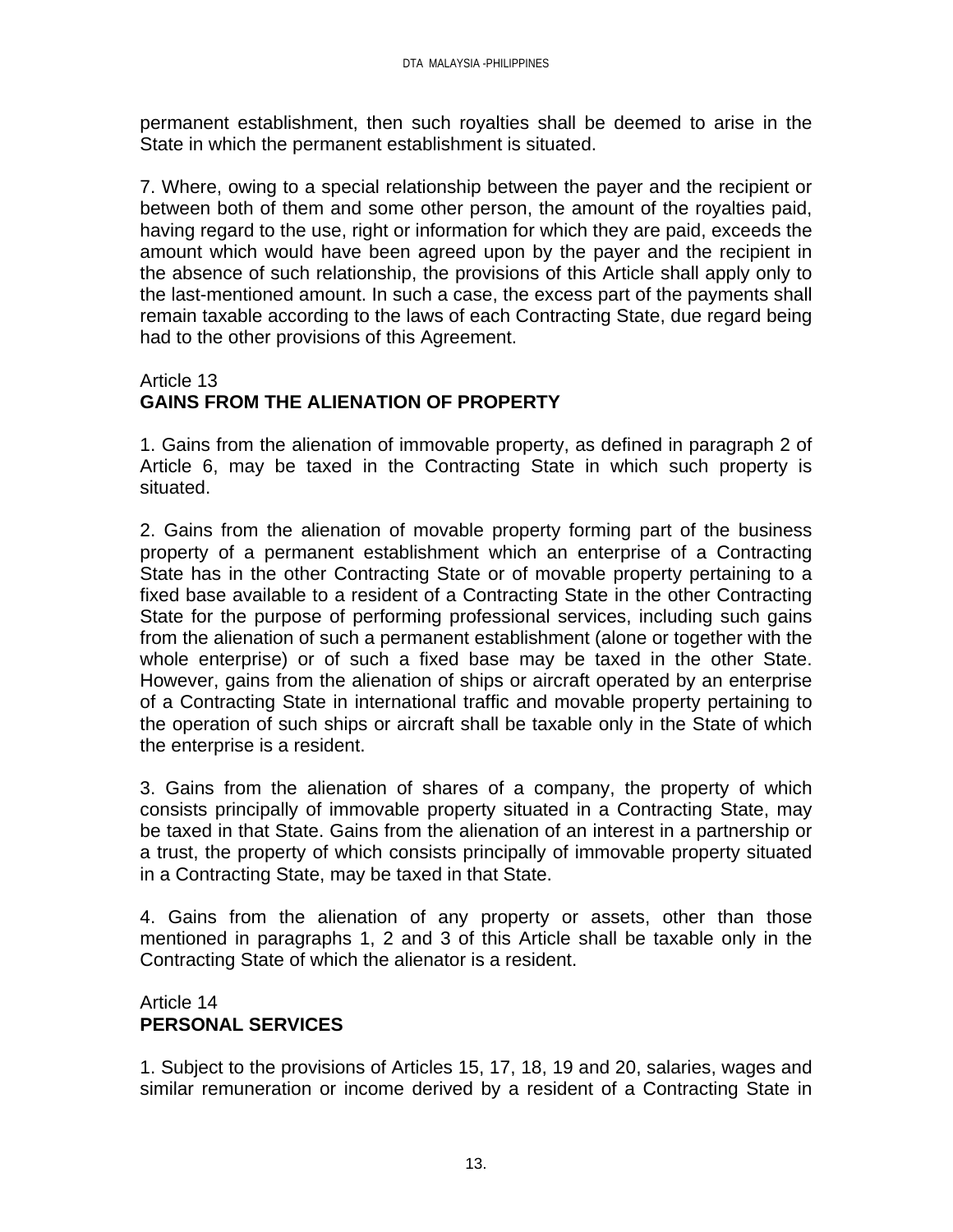respect of professional services or other activities of a similar character, shall be taxable only in that State unless the services or activities are exercised or performed in the other Contracting State. If the employment, services or activities are so exercised or performed, such remuneration or income as is derived therefrom may be taxed in the other State.

2. Notwithstanding the provisions of paragraph 1, remuneration or income derived by a resident of a Contracting State in respect of an employment, services or activities exercised or performed in any calendar year in the other Contracting State shall be taxable only in the first-mentioned State, if:

- (a) the recipient is present in that other State for a period or periods not exceeding in the aggregate 183 days in the calendar year concerned, and
- (b) the services or activities are exercised or performed for or on behalf of a person who is a resident of the first-mentioned State, and
- (c) the remuneration or income is not borne by a permanent establishment which the person paying the remuneration has in the other State.

3. The term "professional services" includes independent scientific, literary, artistic, educational or teaching activities as well as the independent activities of physicians, lawyers, engineers, architects, dentists and accountants.

4. Notwithstanding the preceding provisions of this Article, remuneration in respect of an employment exercised on board a ship or aircraft operated in international traffic by an enterprise of a Contracting State, shall be taxable only in that State.

### Article 15 **DIRECTORS' FEES**

1. Directors' fees and similar payments derived by a resident of a Contracting State in his capacity as a member of the Board of directors of a company which is a resident of the other Contracting State, may be taxed in that other State.

2. The remuneration which a person to whom paragraph applies derives from the company in respect of the discharge of day-to-day functions of a managerial or technical nature may be taxed in accordance with the provisions of Article 14.

### Article 16 **ARTISTES AND ATHLETES**

1. Notwithstanding the provisions of Article 14, income derived by a resident of a Contracting State as an entertainer, such as a theatre, motion picture, radio or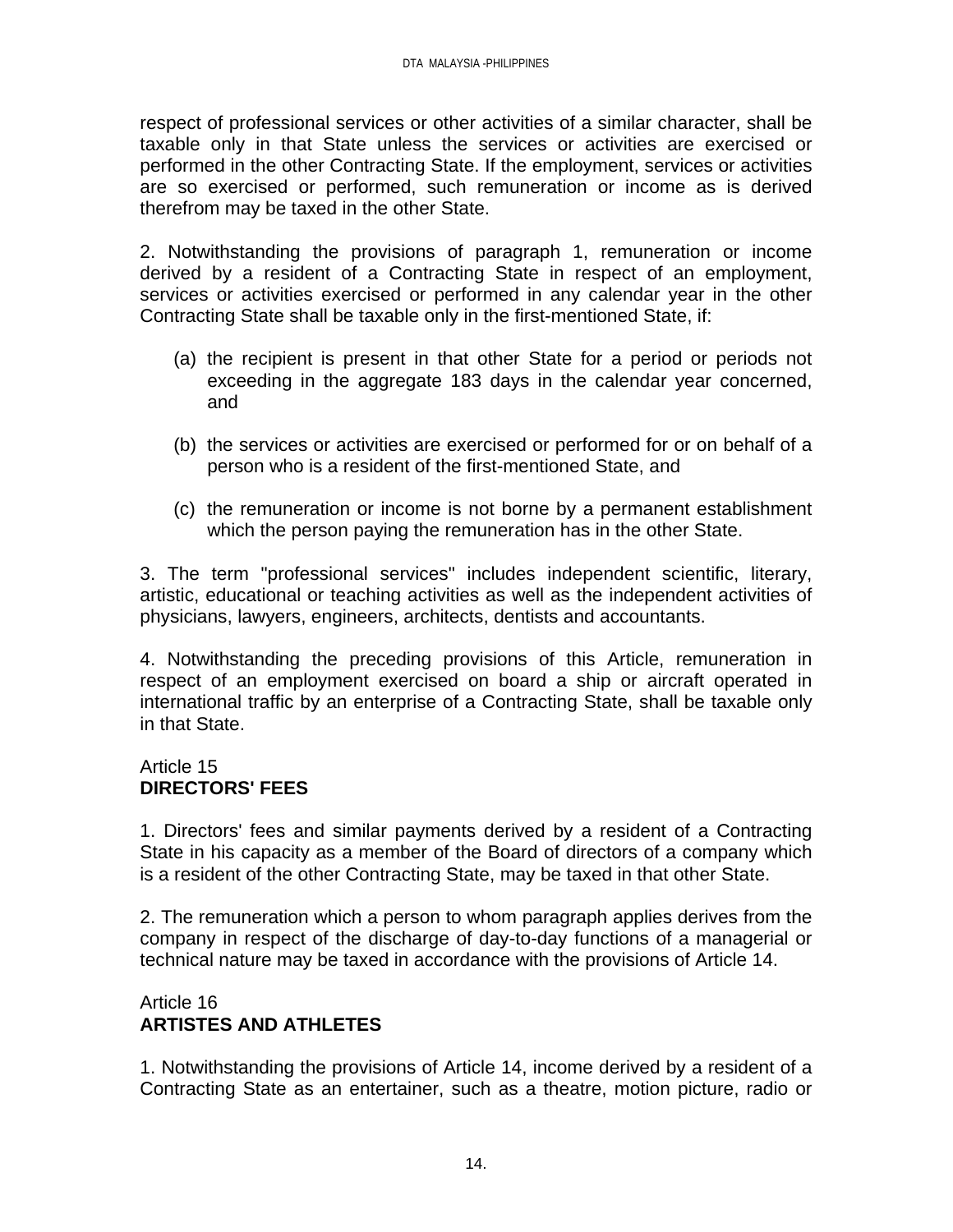television artiste, or a musician, or as an athlete, from his personal activities as such exercised in the other Contracting State, may be taxed in that other State.

2. Where income in respect of personal activities exercised by an entertainer or an athlete in his capacity as such accrues not to the entertainer or athlete himself but to another person, that income may, notwithstanding the provisions of Articles 7 and 14 be taxed in the Contracting State in which the activities of the entertainer or athlete are exercised.

3. The provisions of paragraphs 1 and 2 shall not apply to remuneration or profits derived from activities exercised in a Contracting State if the visit to that State is directly or indirectly supported wholly or substantially from the public funds of the other Contracting State, a political subdivision, a local authority or statutory body thereof.

### Article 17 **PENSIONS AND ANNUITIES**

1. Subject to the provisions of Article 18, any pension or other remuneration for past employment or any annuity arising in a Contracting State and paid to a resident of the other Contracting State may be taxed in the first-mentioned State.

2. Pensions or other remuneration for past employment shall be deemed to arise in a Contracting State if the payer is that State itself, a political subdivision or local authority thereof, or a resident of that State. Where, however, the person paying such income, whether he is a resident of a Contracting State or not, has in a Contracting State a permanent establishment, and such income is borne by the permanent establishment, then the income shall be deemed to arise in the State in which the permanent establishment is situated.

3. The term "annuity" includes a stated sum payable periodically at stated times, during life or during a specified or ascertainable period of time, under an obligation to make the payments in return for adequate and full consideration in money or money's worth.

#### Article 18 **GOVERNMENT SERVICE**

1. (a) Remuneration, other than a pension, paid by a Contracting State or a political subdivision or a local authority thereof to any individual in respect of services rendered to that State or political subdivision or local authority thereof shall be taxable only in that State.

(b) However, such remuneration shall be taxable only in the other Contracting State if the services are rendered in that State and the recipient is a resident of that State who: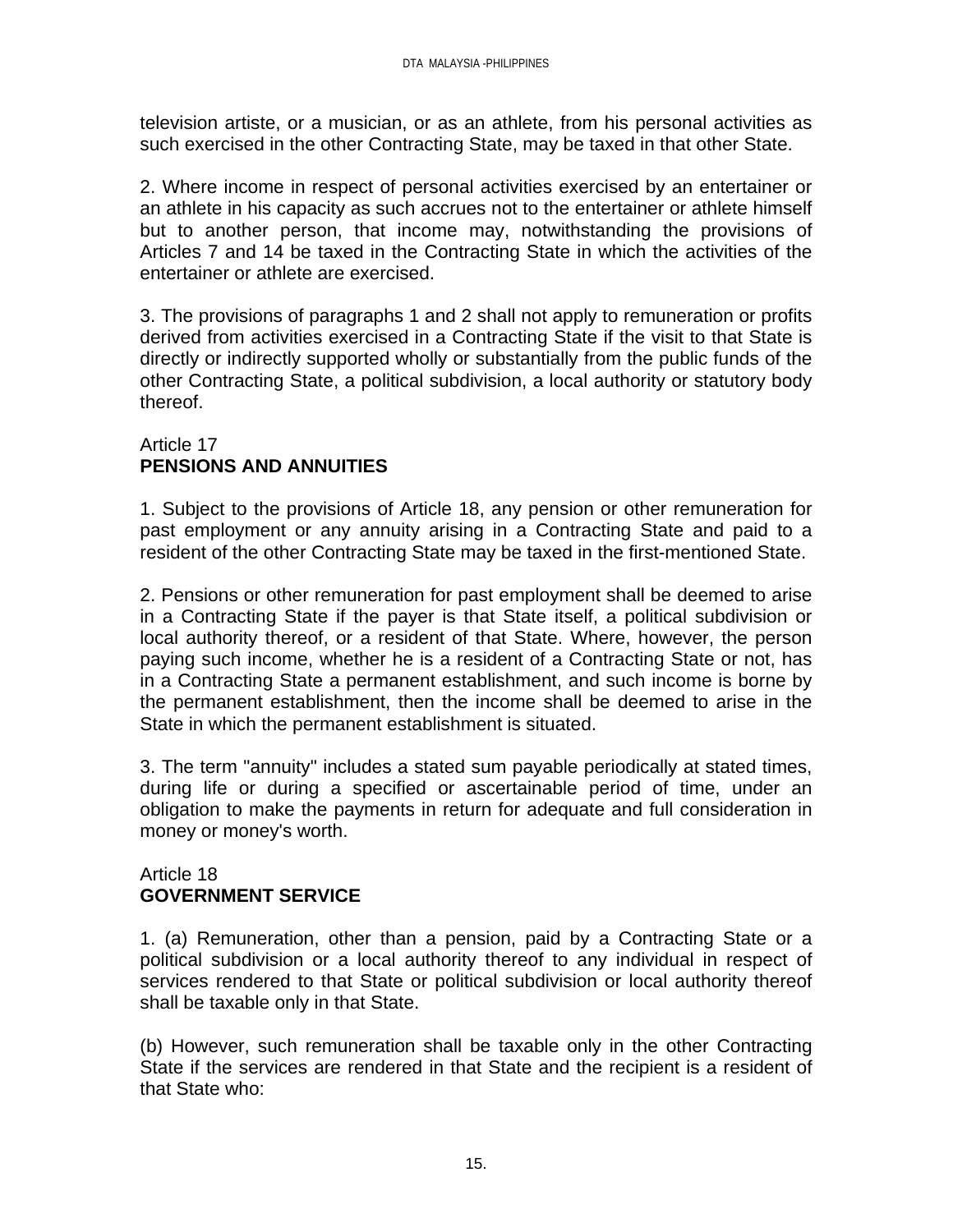- (i) is a national of that State; or
- (ii) did not become a resident of that State solely for the purpose of performing the services.

2. Any pension paid by, or out of funds created by, a Contracting State or a political subdivision or a local authority thereof to any individual in respect of services rendered to that State or political subdivision or local authority thereof may be taxed in the other Contracting State.

3. The provisions of Articles 14, 15 and 17 shall apply to remuneration or pensions in respect of services rendered in connection with any trade or business carried on by a Contracting State or a political subdivision or a local authority thereof.

#### Article 19 **STUDENTS AND TRAINEES**

1. An individual who is a resident of a Contracting State immediately before making a visit to the other Contracting State and is temporarily present in the other State solely as a student at a recognised university, college, school or other similar recognised educational institution in that other State or as a business or technical apprentice therein, for a period not exceeding 5 years from the date of his first arrival in that other State in connection with that visit, shall be exempt from tax in that other State on:

- (a) all remittances from abroad for the purposes of his maintenance, education or training; and
- (b) any remuneration not exceeding five thousand Malaysian ringgit or the equivalent in Philippine currency per annum for personal services rendered in that other State with a view to supplementing the resources available to him for such purposes.

2. An individual who is a resident of a Contracting State immediately before making a visit to the other Contracting State and is temporarily present in the other State for the purposes of study, research or training solely as a recipient of a grant, allowance or award from the Government of either State or from a scientific, educational, religious or charitable organisation or under a technical assistance programme entered into by the Government of either State for a period not exceeding 2 years from the date of his first arrival in that other State in connection with that visit shall be exempt from tax in that other State on:

- (a) the amount of such grant, allowance or award;
- (b) all remittances from abroad for the purposes of his maintenance, education or training; and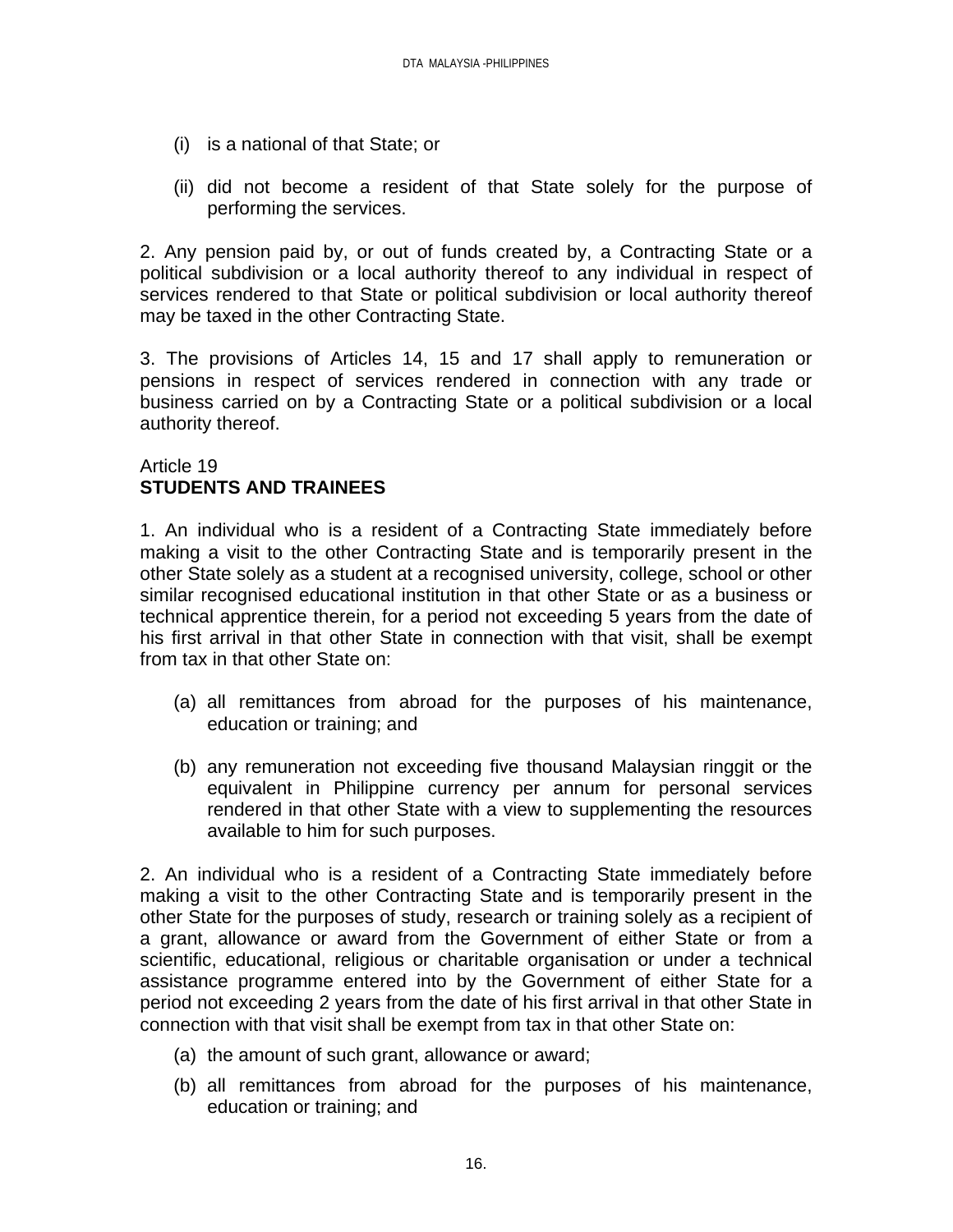(c) any remuneration not exceeding five thousand Malaysian ringgit or the equivalent in Philippine currency per annum in respect of services in that other State provided the services are performed in connection with his study, research or training or are incidental thereto.

3. An individual who is a resident of a Contracting State immediately before making a visit to the other Contracting State and is temporarily present in the other State solely as an employee of, or under contract with, the Government or an enterprise of the first-mentioned State solely for the purpose of acquiring technical, professional or business experience for a period not exceeding 12 months from the date of his first arrival in that other State in connection with that visit shall be exempt from tax in that other State on:

- (a) all remittances from abroad for the purposes of his maintenance, education or training; and
- (b) any remuneration not exceeding six thousand Malaysian ringgit or the equivalent in Philippine currency per annum for personal services rendered in that other State provided such services are in connection with his studies or training or are incidental thereto.

4. For the purposes of this Article the term "Government" shall have the same meaning as in paragraph 5 of Article 11.

5. The amounts referred to in paragraphs 1, 2 and 3 of this Article may be reviewed and agreed upon by the competent authorities of both Contracting States from time to time.

### Article 20

# **TEACHERS AND RESEARCHERS**

1. An individual who is a resident of a Contracting State immediately before making a visit to the other Contracting State, and who, at the invitation of any university, college school or other similar educational institution, which is recognized by the competent authority in that other State, visits that other State for a period not exceeding two years solely for the purposes of teaching or research or both at such educational institution shall be exempt from tax in that other State on any remuneration for such teaching or research.

2. This Article shall not apply to income from research if such research is undertaken primarily for the private benefit of a specific person or persons.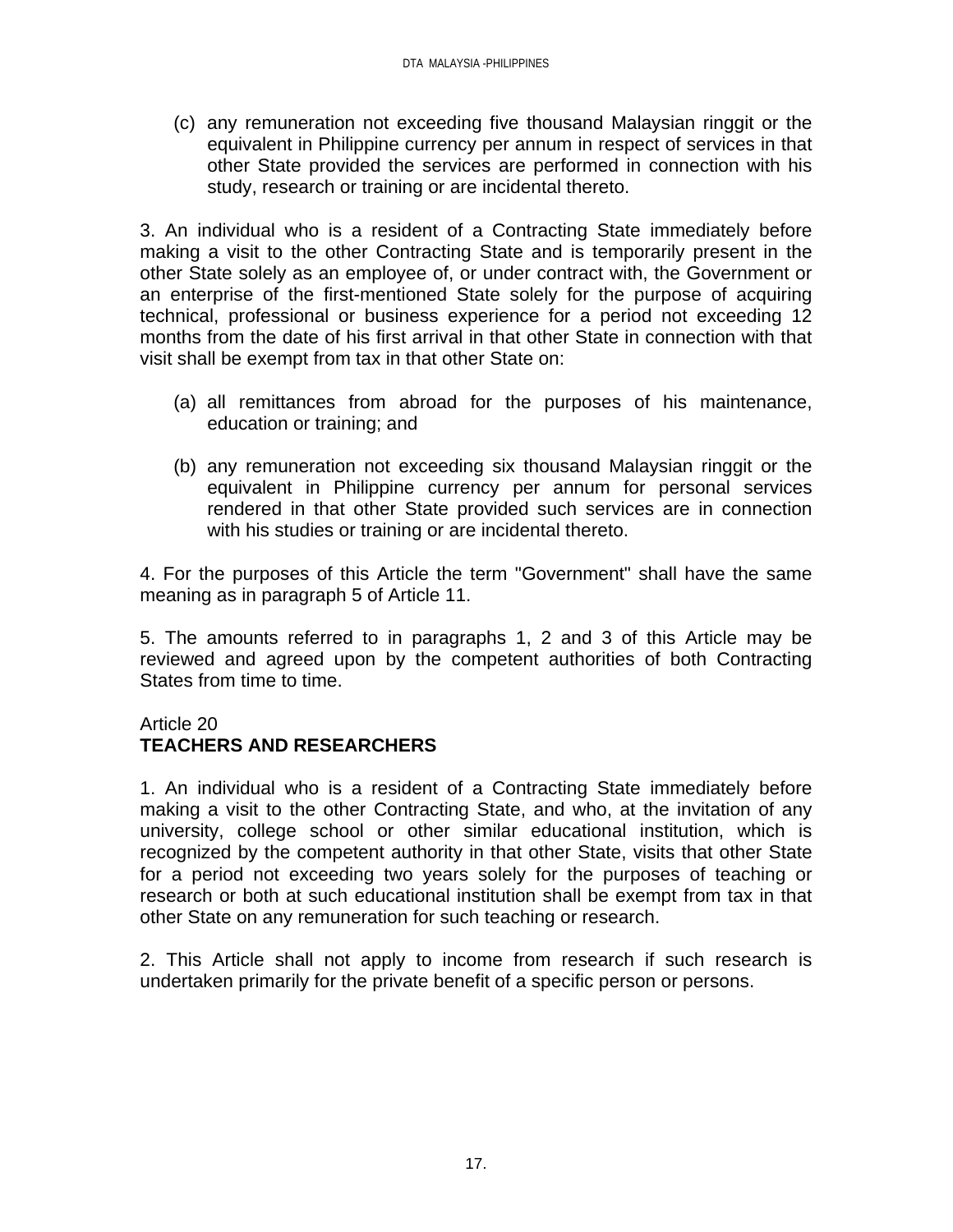### Article 21 **INCOME NOT EXPRESSLY MENTIONED**

Items of income of a resident of a Contracting State which are not expressly mentioned in the foregoing Articles of this Agreement may be taxed in the State where the income arises.

# Article 22 **ELIMINATION OF DOUBLE TAXATION**

1. Subject to the laws of Malaysia regarding the allowance as a credit against Malaysian tax of tax payable in any country other than Malaysia, Philippine tax payable in respect of income derived from the Philippines shall be allowed as a credit against Malaysian tax payable in respect of that income. Where such income is a dividend paid by a company which is a resident of the Philippines to a company which is a resident of Malaysia and which owns not less than 15 per cent of the voting shares of the company paying the dividend, the credit shall take into account Philippine tax payable by that company in respect of its income out of which the dividend is paid. The credit shall not, however, exceed that part of the Malaysian tax, as computed before the credit is given, which is appropriate to such item of income.

2. For the purposes of paragraph 1, the term "Philippine tax payable" shall be deemed to include the amount of Philippine tax which would have been paid if the Philippine tax had not been exempted or reduced in accordance with this Agreement and

- (a) the special incentive laws designed to promote economic development in the Philippines so far as they are in force on the date of signature of this Agreement; or
- (b) any other provisions which may subsequently be introduced in the Philippines in modification of, or in addition to, the existing special incentive laws so far as they are agreed by the competent authorities of the Contracting States to be of a substantially similar character.

3. Subject to the laws of the Philippines regarding the allowance as a credit against Philippine tax of tax payable in any country other than the Philippines, Malaysian tax payable in respect of income derived from Malaysia shall be allowed as a credit against the Philippine tax payable in respect of that income. Where such income is a dividend paid by a company which is a resident of Malaysia to a company which is a resident of the Philippines and which owns not less than 15 per cent of the voting shares of the company paying the dividend, the credit shall take in to account Malaysian tax payable by that company in respect of its income out of which the dividend is paid. The credit shall not,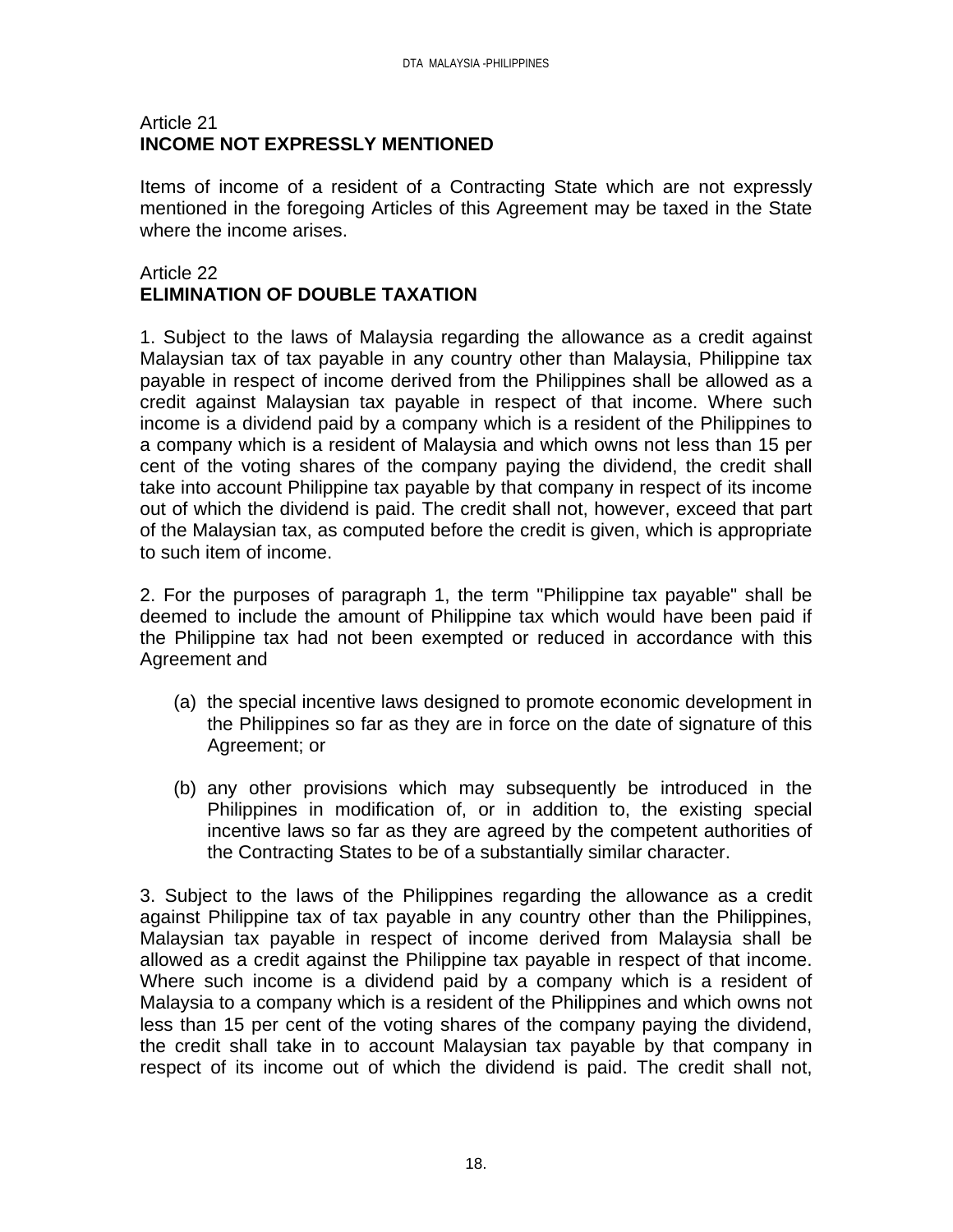however, exceed that part of the Philippine tax, as computed before the credit is given, which is appropriate to such item of income.

4. For the purposes of paragraph 3, the term "Malaysian tax payable" shall be deemed to include Malaysian tax which would, under the laws of Malaysia and in accordance with this Agreement, have been payable on:

- (a) any income derived from sources in Malaysia had the income not been taxed at a reduced rate or exempted from Malaysian tax in accordance with:
	- (i) sections 54A and 60A and Schedule 7A of the Income Tax Act, 1967 of Malaysia; or
	- (ii) sections 21, 22, 26 and 30Q of the Investment Incentives Act, 1968 of Malaysia; so far as they were in force on the date of signature of this Agreement; and
	- (iii) any other provisions which may subsequently be introduced in Malaysia in modification of, or in addition to, the investment incentives laws so far as they are agreed by the competent authorities of the Contracting States to be of a substantially similar character;
- (b) interest to which paragraph 3 of Article 11 applies had that interest not been exempted from Malaysian tax in accordance with that paragraph; and
- (c) approved industrial royalties to which paragraph 2(a)(ii) of Article 12 applies had those royalties not been exempted from Malaysian tax in accordance with that paragraph.

5. For the purposes of paragraph 3, where royalties derived by a resident of the Philippines are, as film rentals, subject to cinematograph film hire duty in Malaysia, that duty shall be deemed to be Malaysian tax.

### Article 23 **NON-DISCRIMINATION**

1. The nationals of a Contracting State shall not be subjected in the other Contracting State to any taxation or any requirement connected therewith which is other or more burdensome than the taxation and connected requirements to which nationals of that other State in the same circumstances are or may be subjected.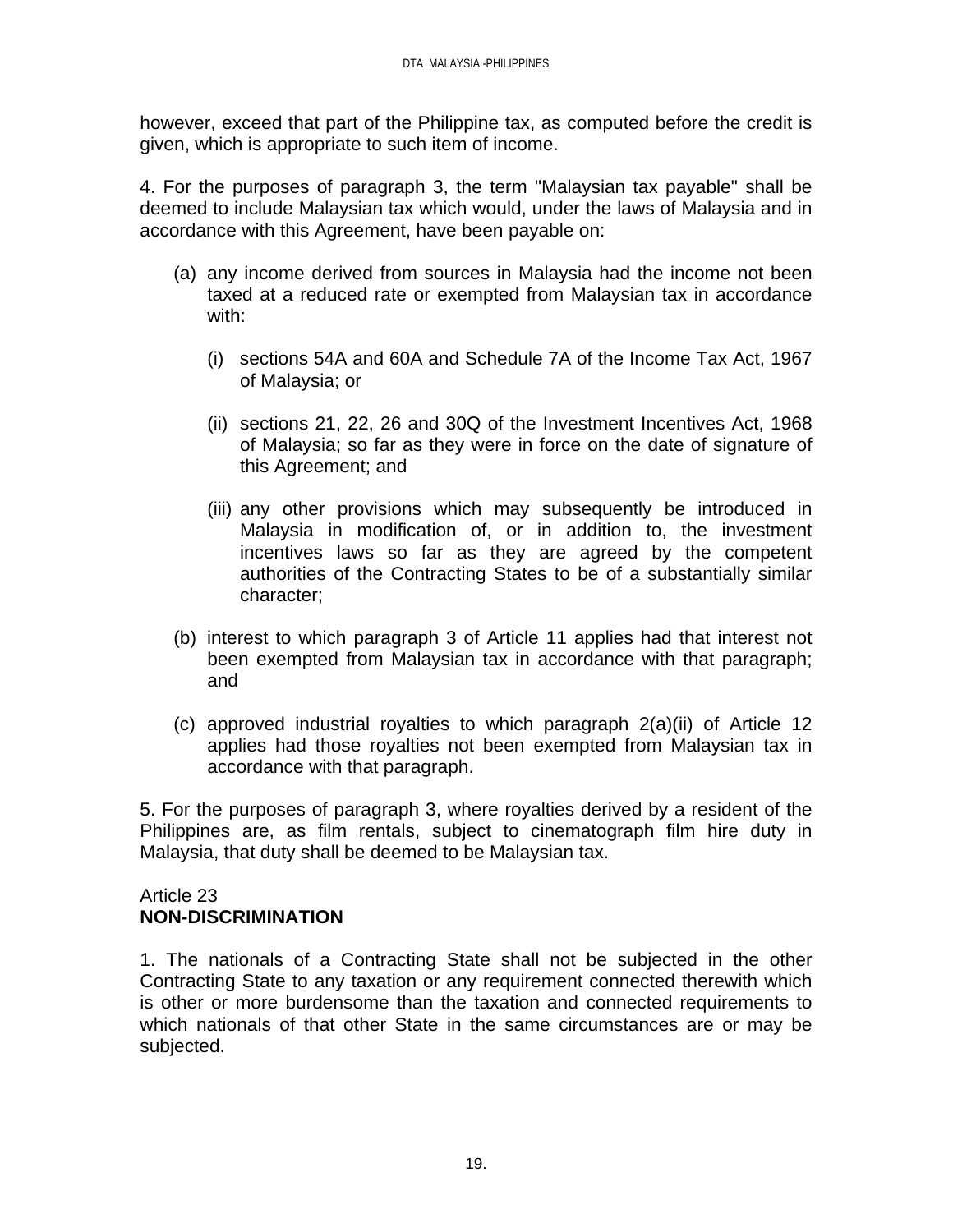2. The taxation on a permanent establishment which an enterprise of a Contracting State has in the other Contracting State shall not be less favorably levied in that State than the taxation levied on enterprises of that other State carrying on the same activities.

3. Enterprises of a Contracting State, the capital of which is wholly or partly owned or controlled, directly or indirectly, by one or more residents of the other Contracting State, shall not be subjected in the first-mentioned State to any taxation or any requirement connected therewith which is other or more burdensome than the taxation and connected requirements to which other similar enterprises of that first-mentioned State are or may be subjected.

4. Nothing in this Article shall be construed as obliging:

- (a) a Contracting State to grant to individuals who are resident of the other Contracting State any personal allowances, reliefs and reductions for tax purposes on account of civil status or family responsibilities which it grants to its own residents;
- (b) Malaysia to grant to nationals of the Philippines not resident in Malaysia those personal allowances, reliefs and reductions for tax purposes which are by law available on the date of signature of this Agreement only to nationals of Malaysia who are not resident in Malaysia.

5. Nothing in this Article shall be construed so as to prevent either Contracting State from limiting to its nationals the enjoyment of tax incentives designed to promote economic development in that State.

6. Nothing in this Agreement shall be construed as preventing the Philippines from taxing its citizens, who are residents of Malaysia, in accordance with its domestic legislation. No credit shall be given by Malaysia for such taxes paid.

7. In this Article, the term "taxation" means taxes which are the subject of this Agreement.

### Article 24 **MUTUAL AGREEMENT PROCEDURE**

1. Where a resident of a Contracting State considers that the actions of one or both of the Contracting States result or will result for him in taxation not in accordance with this Agreement, he may, notwithstanding the remedies provided by the taxation laws of those States, present his case to the competent authority of the State of which he is a resident or, if his case comes under paragraph 1 of Article 23, to that of the State of which he is a national. The case must be presented within three years from the first notification of the action resulting in taxation not in accordance with the provisions of the Agreement.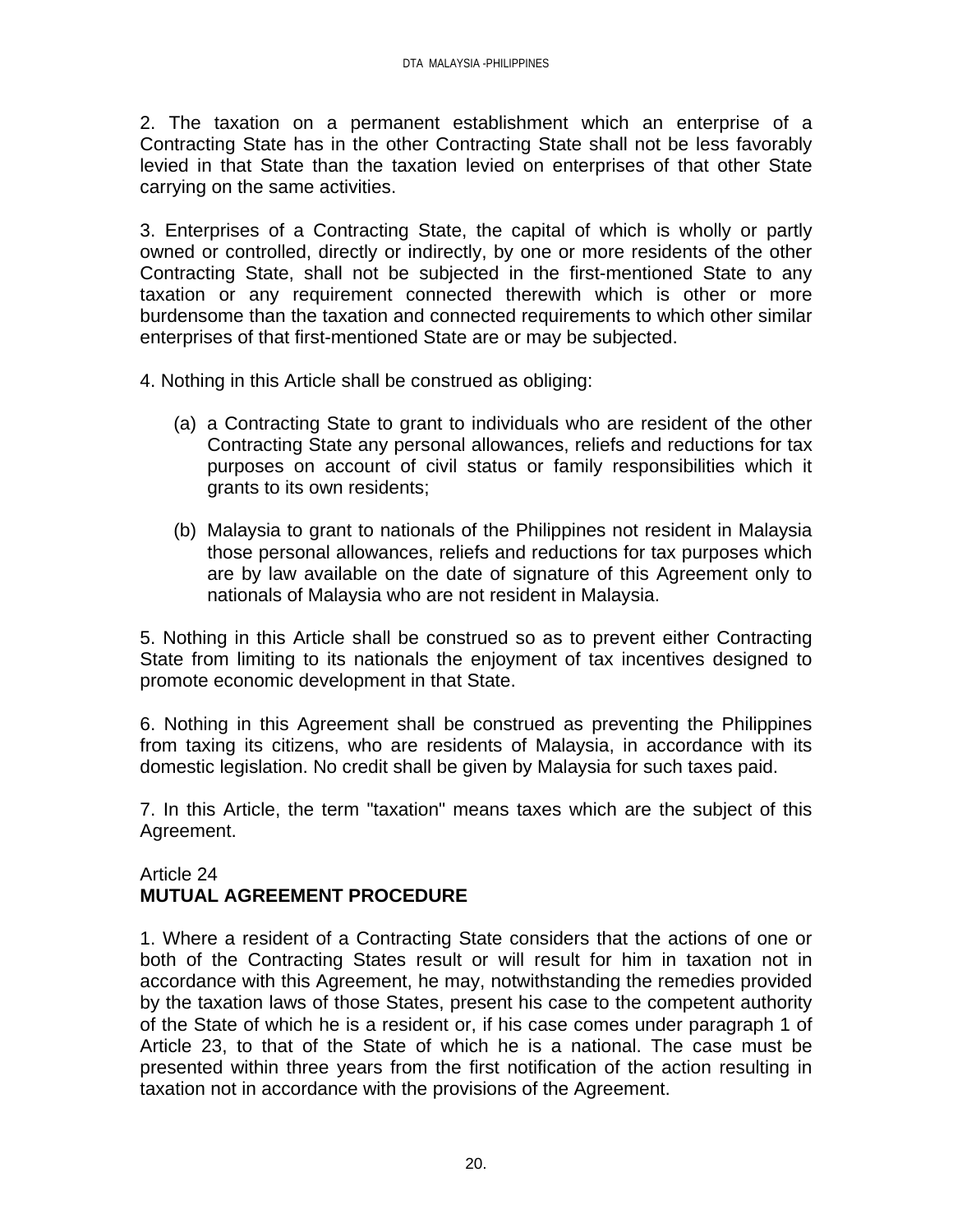2. The competent authority shall endeavour, if the objection appears to it to be justified and if it is not itself able to arrive at an appropriate solution, to resolve the case by mutual agreement with the competent authority of the other Contracting State, with a view to the avoidance of taxation which is not in accordance with the Agreement.

3. The competent authorities of the Contracting States shall endeavour to resolve by mutual agreement any difficulties or doubts arising as to the interpretation or application of the Agreement. They may also consult together for the elimination of double taxation in cases not provided for in the Agreement.

4. The competent authorities of the Contracting States may communicate with each other directly for the purpose of reaching an agreement in the sense of the preceding paragraphs.

### Article 25 **EXCHANGE OF INFORMATION**

1. The competent authorities of the Contracting States shall exchange such information as is necessary for the carrying out of this Agreement or for the prevention or detection of evasion or avoidance of taxes covered by this Agreement. Any information so exchanged shall be treated as secret and shall not be disclosed to any persons or authorities other than those (including a Court or reviewing authority) concerned with the assessment, collection or enforcement of the taxes which are the subject of the Agreement or the determination of appeals in relation thereto.

2. In no case shall the provisions of paragraph 1 be construed so as to impose on a Contracting State the obligation:

- (a) to carry out administrative measures at variance with the laws or the administrative practice of that or of the other State;
- (b) to supply particulars which are not obtainable under the laws or in the normal course of the administration of that or of the other State;
- (c) to supply information which would disclose any trade, business, industrial, commercial or professional secret, trade process, or information the disclosure of which would be contrary to public policy.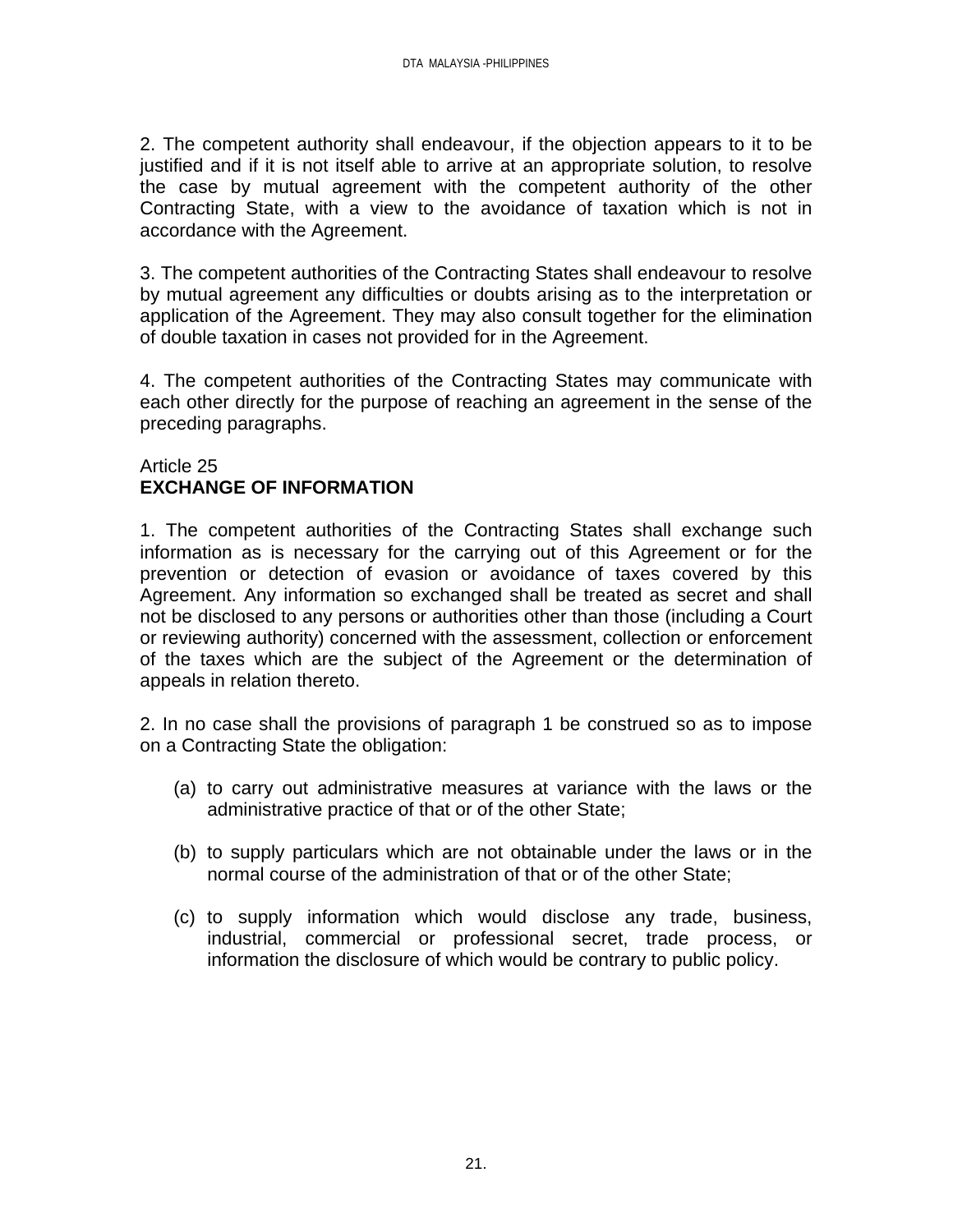#### Article 26 **DIPLOMATIC AND CONSULAR OFFICERS**

Nothing in this Agreement shall affect the fiscal privileges of diplomatic or consular officials under the general rules of international law or under the provisions of special agreements.

# Article 27 **ENTRY INTO FORCE**

1. This Agreement shall be ratified and the instruments of ratification shall be exchanged at ………………as soon as possible.

2. This Agreement shall enter into force upon the exchange of the instruments of ratification and shall have effect:

- (a) in respect of tax withheld or deducted at source on income paid to nonresidents on or after the 1st day of January in the calendar year following that in which the exchange of instruments of ratification takes place; and
- (b) in all other cases, in respect of tax for the taxation year or year of assessment beginning on the 1st day of January of the calendar year immediately following the year in which the exchange of instruments of ratification takes place, and subsequent taxation years or years of assessment.

### Article 28 **TERMINATION**

This Agreement shall remain in effect indefinitely, but either Contracting State may terminate the Agreement, through diplomatic channels, by giving to the other Contracting State written notice of termination on or before June 30 in any calendar year from the fourth year from the year in which the Agreement entered into force. In such an event the Agreement shall cease to have effect:

- (a) in respect of tax withheld or deducted at source on income paid to nonresidents on or after the 1st day of January in the calendar year following that in which the notice is given; and
- (b) in all other cases, in respect of tax for the taxation year or year of assessment beginning on the 1st day of January of the calendar year following that in which the notice is given.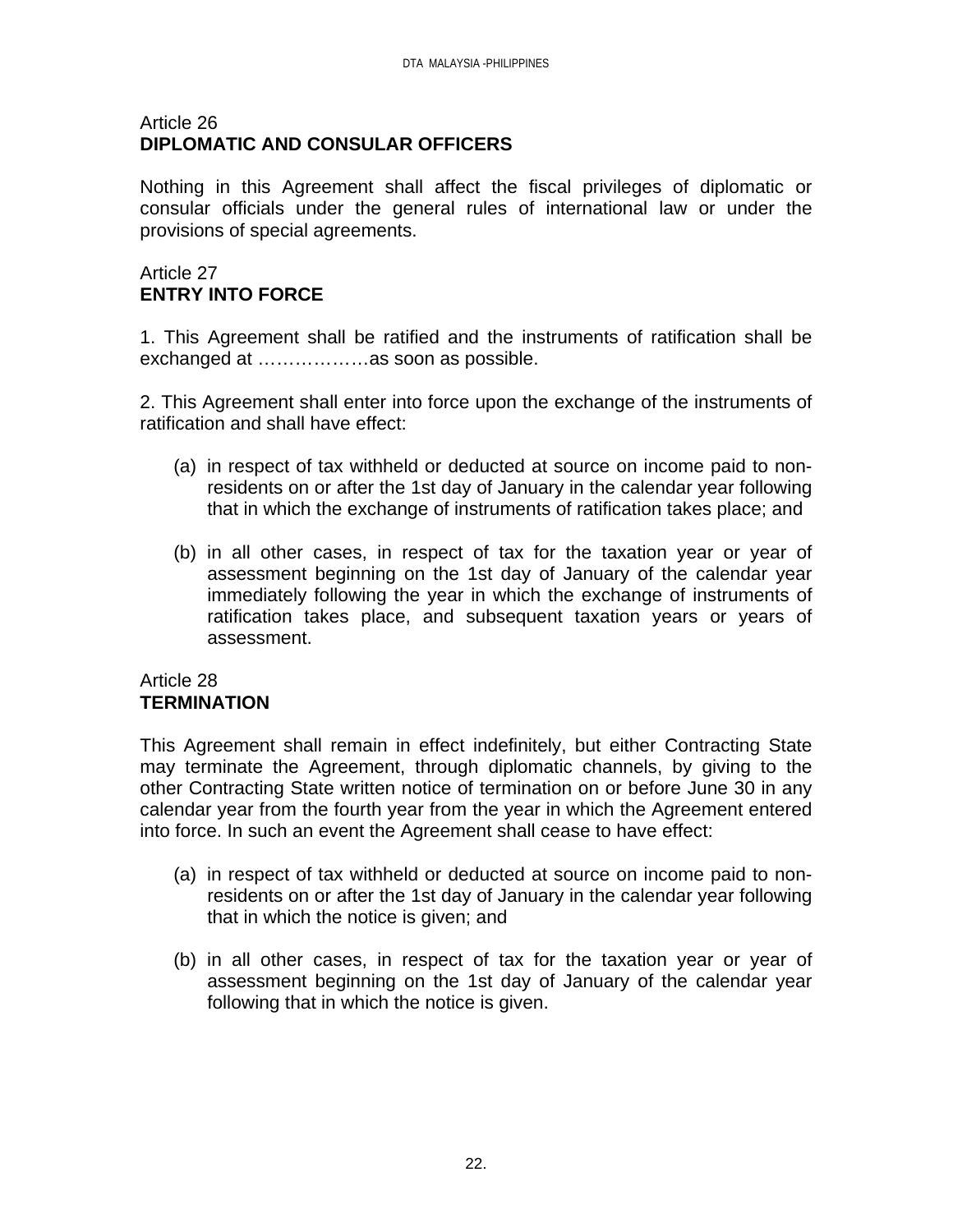IN WITNESS whereof the undersigned, duly authorised thereto, by their respective Governments, have signed this Agreement.

DONE in duplicate at Manila this 27th day of April 1982 each in Bahasa Malaysia and the English language, both texts being equally authentic.

# **PROTOCOL**

1. At the time of signing the Agreement between the Government of Malaysia and Government of the Republic of the Philippines for the Avoidance of Double Taxation and the Prevention of Fiscal Evasion with respect to Taxes on Income, both Governments have agreed that the following provisions shall form an integral part of the Agreement:

2. In connection with Article 7 "Business Profits":

Nothing in this Agreement shall affect the operation of any law of a Contracting State relating to the taxation of income or profits from any insurance business provided that if the relevant law in force in either Contracting State at the date of signature of this Agreement is amended (otherwise than in minor respects so as not to affect its general character) the States shall consult with each other with a view to agreeing to any amendment of this paragraph that may be appropriate.

3. In connection with Article 10 "Dividends":

- A. The Philippine tax on remittances of profits of a branch to its head office shall not exceed 15 per cent of the amount remitted.
- B. Article VII of the Agreement between the Government of Malaysia and the Government of the Republic of Singapore for the Avoidance of Double Taxation and the Prevention of Fiscal Evasion with respect to Taxes on Income signed in Singapore on 26th December, 1968, shall be taken into consideration.
- 4. In connection with Article 11 "Interest":

The term "approved loan" means any loan or other indebtedness approved by the competent authority of Malaysia as being made or incurred for the purpose of financing development projects or for the purchase of capital equipment for development projects in Malaysia. The term "long-term loan" means any loan made or funds deposited as defined in Section 2 of the Income Tax Act 1967 of Malaysia.